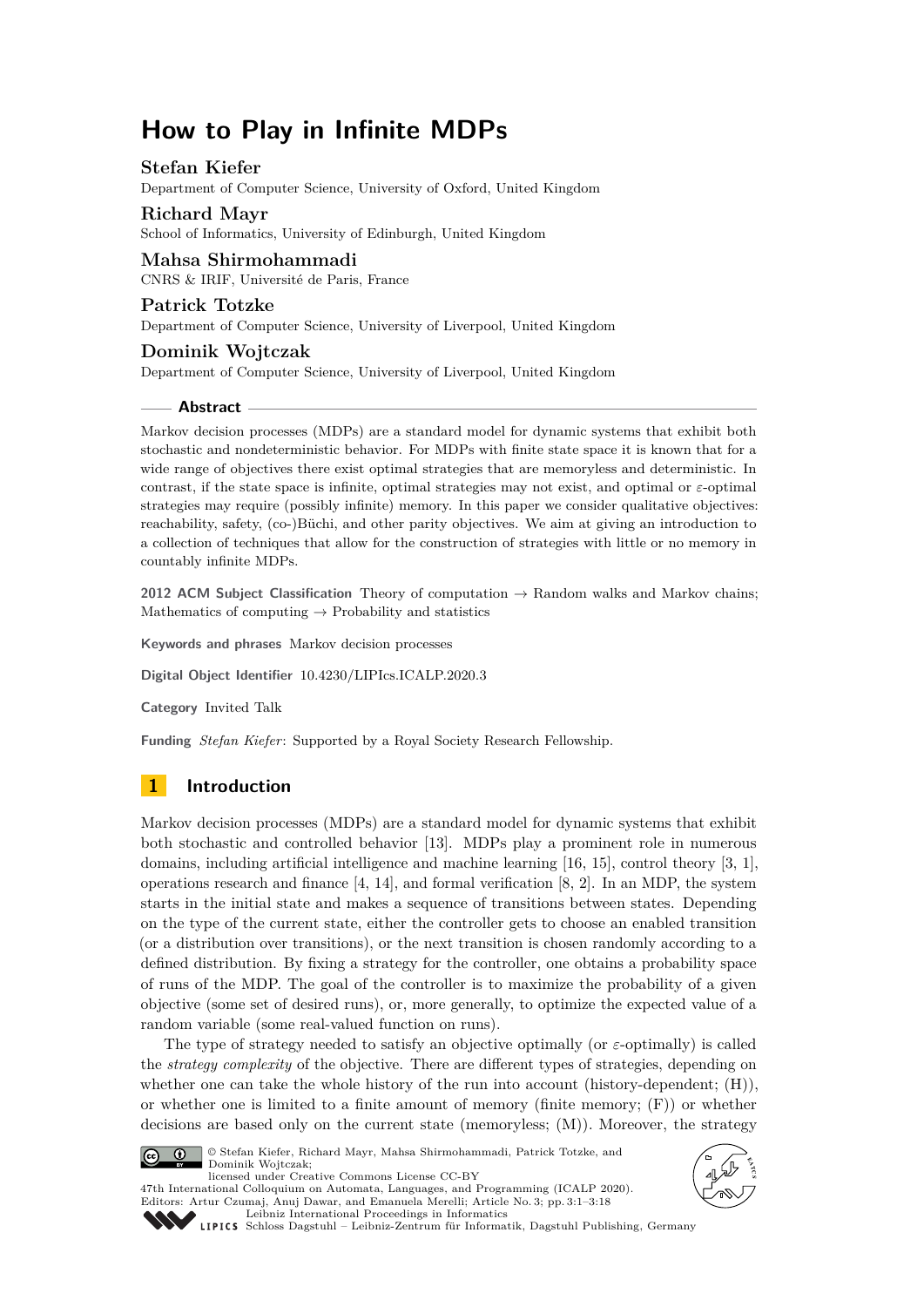#### **3:2 How to Play in Infinite MDPs**

type depends on whether the controller can randomize  $(R)$  or is limited to deterministic choices (D). The simplest type MD refers to memoryless deterministic strategies. *Markov strategies* are strategies that base their decisions only on the current state and the number of steps in the history or the run. Thus they use infinite memory, but only in a very restricted form by maintaining an unbounded step counter.

For finite MDPs, there exist optimal MD-strategies for many (but not all) objectives [\[5,](#page-16-5) [6,](#page-16-6) [7,](#page-16-7) [13\]](#page-17-0), but the picture is more complex for countably infinite MDPs [\[11,](#page-16-8) [12,](#page-17-5) [13\]](#page-17-0). For example, given some objective, consider the set of all states for which there exists a strategy that achieves the objective with positive probability. If the MDP is finite then this set is finite and thus there exists some minimal nonzero value, which can often be exploited for the construction of an optimal strategy. These methods do not carry over to infinite MDPs. Here it is possible, even for reachability objectives, that every state has a strategy that achieves the objective with positive probability, but no state, except the target itself, can achieve it almost surely. Such phenomena appear already in infinite-state Markov chains like the classic gambler's ruin problem with unfair coin tosses in the player's favor (0.6 win, 0.4 lose):

<sup>1</sup> <sup>0</sup> <sup>1</sup> <sup>2</sup> <sup>3</sup> <sup>4</sup> · · · 0*.*6 0*.*6 0*.*6 0*.*6 0*.*4 0*.*4 0*.*4 0*.*4 0*.*4

The probability of ruin is always positive, but less than 1 in every state except the ruin state itself; cf. [\[9,](#page-16-9) Chapter 14]. Another difference to finite MDPs is that optimal strategies need not exist, even for qualitative objectives like reachability or parity. Even if there is a sequence of strategies whose success probabilities converge to 1, there may not exist a strategy with success probability equal to 1. This motivates the investigation of *ε-optimal* strategies, which are those strategies such that no other strategy has a success probability that is more than  $\varepsilon$  higher.

In this paper we restrict ourselves to MDPs with *countable* state space. Certain theorems such as Theorem [3](#page-4-0) are known to be false for MDPs with uncountably many states, see [\[12\]](#page-17-5). Uncountable MDPs in general have been studied less, and the underlying measure theory is more complicated.

We aim at providing an introduction to a toolkit for the construction of memoryless or "low-memory" optimal and *ε*-optimal strategies for certain qualitative objectives like reachability and safety. We will illustrate that these techniques can be combined to construct strategies for more general objectives.

## **2 Preliminaries**

A *probability distribution* over a countable set *S* is a function  $f : S \to [0,1]$  with  $\sum_{s \in S} f(s) = 1$ . We write  $\mathcal{D}(S)$  for the set of all probability distributions over *S*.

**Markov decision processes.** In this paper we study Markov decision processes (MDPs) over *countably infinite* state spaces. Formally, an MDP  $\mathcal{M} = (S, S_{\Box}, S_{\Diamond}, \longrightarrow, P)$  consists of a countable set *S* of *states*, which is partitioned into a set  $S_{\Box}$  of *controlled states* and a set  $S_{\Diamond}$  of *random states, a transition relation*  $\longrightarrow$  ⊆ *S* × *S*, and a *probability function*  $P: S_{\bigcirc} \rightarrow \mathcal{D}(S)$ . If  $(s, s') \in \longrightarrow$ , we call *s'* a *successor* of *s*. We assume that every state has at least one successor. The probability function *P* assigns to each random state  $s \in S_{\bigcirc}$  a probability distribution  $P(s)$  over its set of successor states. A *sink* is a subset  $T \subseteq S$  closed under the −→ relation. An MDP is *acyclic* if the underlying directed graph (*S,* −→) is acyclic. It is *finitely branching* if every state has finitely many successors and *infinitely branching* otherwise. An MDP without controlled states  $(S_{\Box} = \emptyset)$  is a *Markov chain*.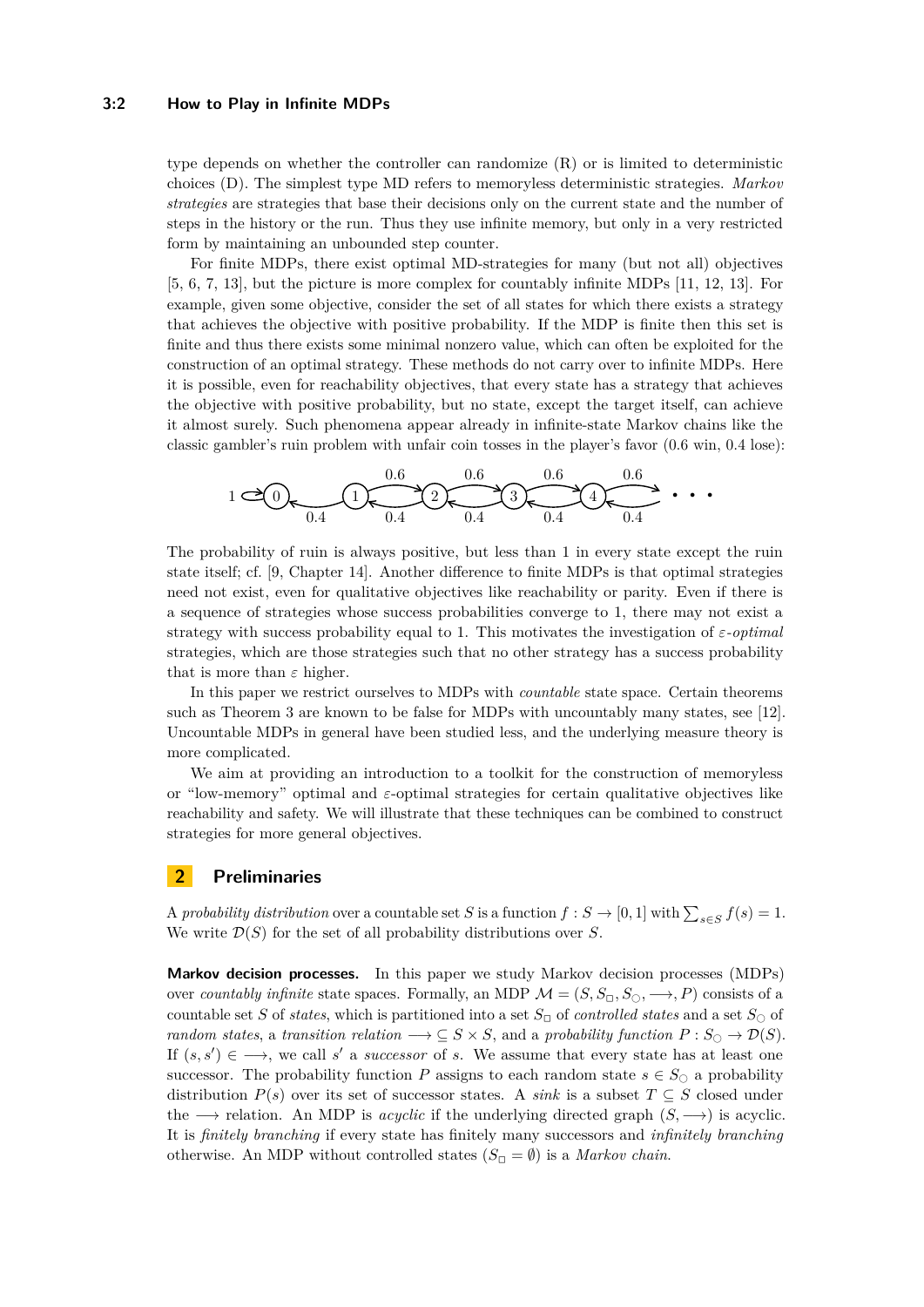**Strategies and Probability Measures.** A *run*  $\rho$  is an infinite sequence  $s_0s_1 \cdots$  of states such that  $(s_i, s_{i+1}) \in \longrightarrow$  for all  $i \in \mathbb{N}$ . A *partial run* is a finite prefix of a run. A *strategy* is a function  $\sigma : S^*S_{\square} \to \mathcal{D}(S)$  that assigns to partial runs  $\rho s \in S^*S_{\square}$  a distribution over the successors of *s*.

A strategy  $\sigma$  and an initial state  $s_0 \in S$  induce a standard probability measure on sets of infinite runs, see, e.g., [\[10\]](#page-16-10). Such measurable sets of infinite runs are called *events* or *objectives.* We write  $\mathbb{P}^{\sigma}_{\mathcal{M},s_0}(E)$  for the probability of an event  $E \subseteq s_0S^{\omega}$  of runs starting from  $s_0$ . We may drop the subscript  $M$  when it is understood.

**Objectives.** Given a set  $T \subseteq S$  of states, the *reachability* objective Reach(*T*) is the set of runs that visit *T* at least once; and the *safety objective*  $\text{Safety}(T)$  is the set of runs that never visit *T*. *Parity* objectives are defined via a *color function*  $Col : S \rightarrow \mathbb{N}$  with finite range. The corresponding parity objective is the set of runs such that the largest color that occurs infinitely often along the run is even. We call a parity objective a  $C$ -parity objective if  $Col(S) \subseteq \mathcal{C}$ , i.e., the set of colors is restricted to  $\mathcal{C}$ . *Büchi* and *co-Büchi* objectives are common names for {1*,* 2}- and {0*,* 1}-parity objectives, respectively.

**Optimal and** *ε***-optimal Strategies.** Given an objective *E*, the *value* of state *s* in an MDP M, denoted by  $\text{val}_{\mathcal{M},s}(E)$ , is the supremum probability of achieving E, i.e.,  $\text{val}_{\mathcal{M},s}(E) \stackrel{\text{def}}{=}$  $\sup_{\sigma \in \Sigma} \mathbb{P}^{\sigma}_{\mathcal{M},s}(E)$  where  $\Sigma$  is the set of all strategies. We may drop the subscript M when it is understood. For  $\varepsilon > 0$  and a state  $s \in S$ , we say that a strategy is  $\varepsilon$ -optimal if  $\mathbb{P}^{\sigma}_{\mathcal{M},s}(E) \ge \text{val}_{\mathcal{M},s}(E) - \varepsilon$ . A 0-optimal strategy is called *optimal*. An optimal strategy is *almost surely winning* if  $\text{val}_{M,s}(E) = 1$ .

**Strategy Classes.** Strategies  $\sigma : S^*S_{\square} \to \mathcal{D}(S)$  are in general *randomized* (R) in the sense that they take values in  $\mathcal{D}(S)$ . A strategy  $\sigma$  is *deterministic* (D) if  $\sigma(\rho)$  is a Dirac distribution for all partial runs  $\rho \in S^*S_{\square}$ . A strategy is called *memoryless* (M) or *positional* if it only depends on the current state; i.e., a memoryless strategy can be given by a function  $\sigma: S_{\Box} \to \mathcal{D}(S)$ . Thus, the simplest strategies are MD strategies, which are both memoryless and deterministic (and thus can be given by a function  $\sigma : S_{\Box} \to S$ ).

We also consider strategies with memory, but we do not formalize this here. After each transition such a strategy updates its memory mode depending on the taken transition and the previous memory mode. To choose a successor of a controlled state, the strategy can use its memory and the current state but not the partial run that led to the current state. Every strategy can be viewed as a strategy with memory (by using partial runs as memory modes).

For example, *k*-bit strategies use (at most) *k* bits of memory; they have (at most)  $2^k$ memory modes. *Markov* strategies use infinite memory but only as a step counter; such strategies depend only on the current state and the number of steps taken so far. A *k-bit Markov* strategy can use both *k* bits and an (unbounded) step counter.

## **3 Constructing MD Strategies**

In this section we illustrate some techniques to construct MD strategies. We mostly focus on reachability objectives, which we use as a running example. But many ideas apply also to other objectives.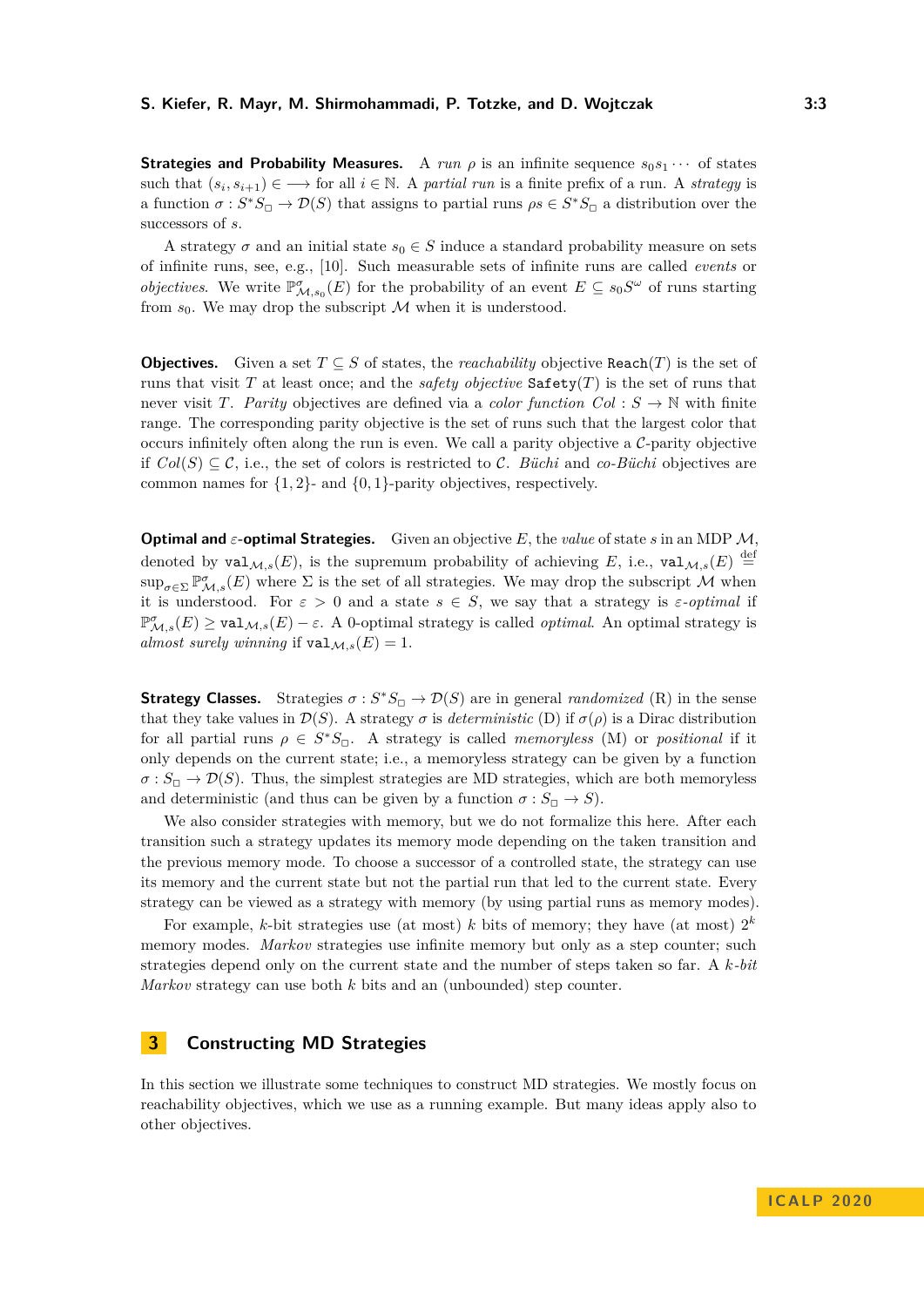<span id="page-3-1"></span>

**Figure 1** Optimal strategy for reachability may not exist. Here, as in all pictures, we depict controlled states as squares, and random states as circles.

## **3.1 Reduction to a Finite Case**

Suppose we have a (countable) MDP  $\mathcal{M} = (S, S_{\Box}, S_{\Box}, \longrightarrow, P)$ , and we are interested in the reachability objective Reach(*T*), i.e., we would like to reach a target set  $T \subseteq S$ .

If *S* is finite, the situation is as good as it could be:

<span id="page-3-0"></span>**► Lemma 1** (optimal MD strategies in finite MDPs). Let  $\mathcal{M} = (S, S_{\Box}, S_{\Box}, \longrightarrow, P)$  be an *MDP, and consider the reachability objective*  $\text{Reach}(T)$  *for some*  $T \subseteq S$ *. If S is finite then there exists a single MD strategy*  $\sigma$  *that is optimal for every start state*  $s$  *at the same time;*  $formally, \mathbb{P}_{s}^{\sigma}(\texttt{Reach}(T)) = \texttt{val}_{s}(\texttt{Reach}(T)) \text{ for all } s \in S.$ 

Spelled out, Lemma [1](#page-3-0) says that, if the state space is finite, we can fix for each controlled state an outgoing transition in a way that maximizes the probability of reaching the target for every state. The assumption of a finite state space is so powerful that Lemma [1](#page-3-0) generalizes from reachability to parity objectives. In fact, even in finite parity *games*, where some controlled states are controlled by a player who wants to maximize the probability of achieving the parity objective, and the remaining controlled states are controlled by a player who wants to *minimize* the probability of achieving the parity objective, both players have optimal MD strategies for all states [\[17,](#page-17-6) Theorem 1].

Lemma [1](#page-3-0) does not hold without the assumption of *S* being finite, as optimal strategies may not exist, let alone optimal MD strategies. Indeed, consider the MDP in Figure [1.](#page-3-1) The controlled states are those in the leftmost column. Suppose you start in the bottom-left state and you would like to reach the target *T* consisting only of the bottom-right state. The higher you climb the ladder of states in the left column, the bigger you can make the probability to reach *T*, but eventually you have to turn right and hope for the best. We have  $\text{val}_s(\text{Reach}(T)) = 1$  for all controlled states *s*, i.e., we can get the probability of reaching *T* arbitrarily close to 1. But we cannot make that probability equal to 1: there is no strategy that reaches *T* with probability 1.

Recall that a strategy *σ* is called *ε*-optimal for *s* if  $\mathbb{P}_{s}^{\sigma}$ (Reach(*T*)) ≥ val<sub>*s*</sub>(Reach(*T*)) − *ε*. The following lemma says that every state has  $\varepsilon$ -optimal *MD* strategies:

<span id="page-3-2"></span>**Lemma 2** (non-uniform  $\varepsilon$ -optimal MD strategies). Let  $\mathcal{M} = (S, S_{\square}, S_{\square}, \longrightarrow, P)$  be an MDP, *and consider the reachability objective*  $\text{Reach}(T)$  *for some*  $T \subseteq S$ *. For every*  $\varepsilon > 0$  *and every*  $s \in S$  *there exists an MD strategy*  $\sigma$  *that is*  $\varepsilon$ -*optimal for*  $s$ *; formally,*  $\mathbb{P}_s^{\sigma}$ (Reach(*T*)) ≥  $\text{val}_s(\text{Reach}(T)) - \varepsilon.$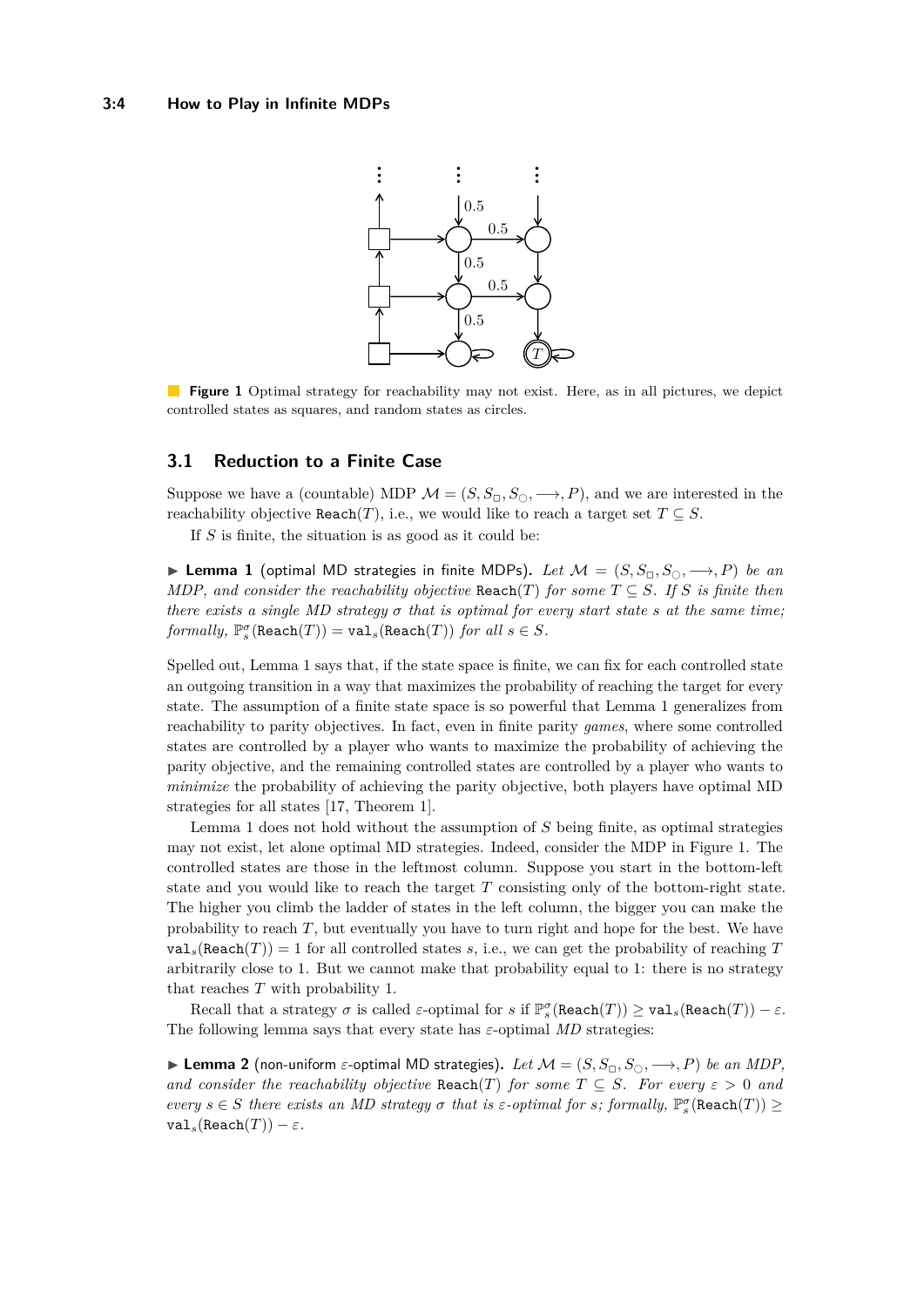<span id="page-4-1"></span>

**Figure 2** The set  $S'$  consists of those states that are reachable from  $s$  within at most  $n$  steps. Due to finite branching,  $S'$  is finite. For *n* large enough,  $S'$  probably suffices to reach the target.

**Proof.** First assume that M is finitely branching. Fix  $s \in S$  and  $\varepsilon > 0$ , and let  $\tau$  be an arbitrary (i.e., not necessarily MD) strategy with  $\mathbb{P}_s^{\tau}(\texttt{Reach}(T)) \geq \texttt{val}_s(\texttt{Reach}(T)) - \frac{\varepsilon}{2}$ . Define a modified reachability objective  $\text{Reach}_i(T)$  which means reaching  $T$  in exactly  $i$  steps. Then we have:

$$
\sum_{i=0}^\infty \mathbb{P}^\tau_s(\texttt{Reach}_i(T)) \ = \ \mathbb{P}^\tau_s(\texttt{Reach}(T)) \ \ge \ \texttt{val}_s(\texttt{Reach}(T)) - \frac{\varepsilon}{2}
$$

It follows that we can pick a number *n* large enough so that  $\sum_{i=0}^{n} \mathbb{P}_{s}^{\tau}(\text{Reach}_i(T)) \geq$  $\text{val}_s(\text{Reach}(T)) - \varepsilon$ . From state *s*, in at most *n* steps, strategy  $\tau$  can only use a finite subset  $S' \subseteq S$ , as M is finitely branching; see Figure [2.](#page-4-1) That means,  $\tau$  manages to reach *T* with probability at least  $\text{val}_s(\text{Reach}(T)) - \varepsilon$  even when it is restricted to the sub-MDP with state space  $S'$  (think of leaving  $S'$  as losing). But by Lemma [1](#page-3-0) this finite sub-MDP has an optimal MD strategy  $\sigma$ . We may extend the definition of  $\sigma$  outside of  $S'$  in an arbitrary way. Then, in  $\mathcal{M}$ , we have  $\mathbb{P}_{s}^{\sigma}(\texttt{Reach}(T)) \geq \texttt{val}_{s}(\texttt{Reach}(T)) - \varepsilon$ , as desired.

The assumption that  $\mathcal M$  is finitely branching can be satisfied using a simple construction: replace every infinitely branching controlled state



by



A similar construction works for random states. Then, construct an MD strategy, as above, from an arbitrary *ε*-optimal strategy in the new finitely branching MDP. Any MD strategy can be transferred back to the original infinitely branching MDP.

#### **3.2 Ornstein's Plastering Technique**

<span id="page-4-0"></span>Ornstein [\[12\]](#page-17-5) proved in 1969 a uniform version of Lemma [2.](#page-3-2) That is, for every  $\varepsilon > 0$  there exists a single MD strategy that is *ε*-optimal for all states: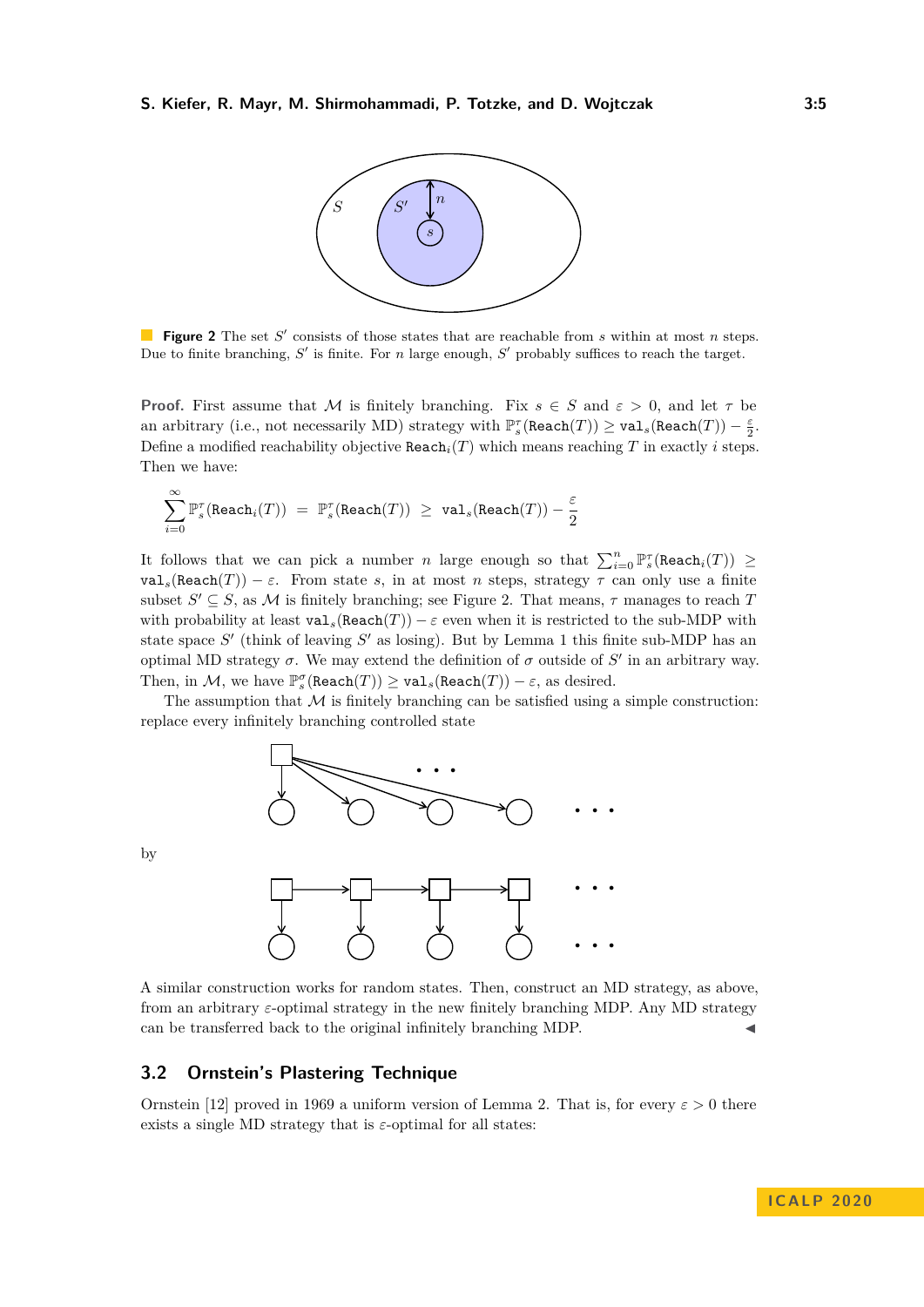#### **3:6 How to Play in Infinite MDPs**

**► Theorem 3** ([\[12\]](#page-17-5), uniform  $\varepsilon$ -optimal MD strategies). Let  $\mathcal{M} = (S, S_{\square}, S_{\square}, \longrightarrow, P)$  be an *MDP, and consider the reachability objective* Reach(*T*) *for some*  $T \subseteq S$ *. For every*  $\varepsilon > 0$ *there exists a single MD strategy*  $\sigma$  *that is*  $\varepsilon$ -*optimal for every start state*  $s$  *at the same time;*  $formally, \, \mathbb{P}_{s}^{\sigma}(\texttt{Reach}(T)) \geq \texttt{val}_{s}(\texttt{Reach}(T)) - \varepsilon \textit{ for all } s \in S.$ 

Ornstein actually proved a stronger statement with multiplicative instead of additive error; i.e., Theorem [3](#page-4-0) also holds with  $\text{val}_s(\text{Reach}(T)) - \varepsilon$  replaced by  $\text{val}_s(\text{Reach}(T)) \cdot (1 - \varepsilon)$ .

**Proof of Theorem [3.](#page-4-0)** We follow Ornstein's proof [\[12\]](#page-17-5). Without loss of generality, we assume that *T* is a sink. Recall that an MD strategy  $\sigma$  can be viewed as a function  $\sigma : S_{\Box} \to S$ such that for all  $s \in S_{\Box}$ , the state  $\sigma(s)$  is a successor state of *s*. Starting from the original MDP  $M$  we successively  $fix$  more and more controlled states, by which we mean select an outgoing transition and remove all others. While this is in general an infinite (but countable) process, it defines an MD strategy in the limit. Visually, we "plaster" the whole state space by the fixings.

Put the states in some order, i.e.,  $s_1, s_2, \ldots$  with  $S = \{s_1, s_2, \ldots\}$ . The plastering proceeds in *rounds*, one round for every state. Let  $\mathcal{M}_i$  be the MDP obtained from  $\mathcal M$  after the fixings of the first  $i - 1$  rounds (with  $\mathcal{M}_1 = \mathcal{M}$ ). In round  $i$  we fix controlled states in such a way that

**(A)** the probability, starting from *s<sup>i</sup>* , of reaching the target *T* using only random and *fixed* controlled states is not much less than the value  $\text{val}_{\mathcal{M}_i,s_i}(\text{Reach}(T))$ ; and

**(B)** for all states *s*, the value  $\text{val}_{\mathcal{M}_{i+1},s}(\text{Reach}(T))$  is almost as high as  $\text{val}_{\mathcal{M}_{i},s}(\text{Reach}(T))$ . The purpose of goal (A) is to guarantee good progress towards the target when starting from  $s_i$ . The purpose of goal  $(B)$  is to avoid fixings that would cause damage to the values of other states.

Now we describe round *i*. Consider the MDP  $\mathcal{M}_i$  after the fixings from the first *i*−1 rounds, and let  $\varepsilon_i > 0$ . Recall that we wish to fix a part of the state space so that  $s_i$  has a high probability of reaching *T* using only random and fixed controlled states. By Lemma [2](#page-3-2) there is an MD strategy  $\sigma$  such that  $\mathbb{P}^{\sigma}_{\mathcal{M}_i,s_i}(\text{Reach}(T)) \ge \text{val}_{\mathcal{M}_i,s_i}(\text{Reach}(T)) - \varepsilon_i^2$ . Fixing  $\sigma$ everywhere would accomplish goal (A), but potentially compromise goal (B). So instead we are going to fix  $\sigma$  only for states where  $\sigma$  does well: define

$$
G \ \stackrel{\mathrm{def}}{\, = \,} \ \{ s \in S \mid \mathbb{P}^{\sigma}_{\mathcal{M}_{i},s}(\mathrm{Reach}(T)) \geq \mathtt{val}_{\mathcal{M}_{i},s}(\mathrm{Reach}(T)) - \varepsilon_{i} \}
$$

and obtain  $\mathcal{M}_{i+1}$  from  $\mathcal{M}_i$  by fixing  $\sigma$  on *G*. (Note that  $\sigma$  does not "contradict" earlier fixings, because in the MDP  $\mathcal{M}_i$  the previously fixed states have only one outgoing transition left.) See Figure [3](#page-6-0) for an illustration.

We have to check that with this fixing we accomplish the two goals above. Indeed, we accomplish goal (A): by its definition strategy  $\sigma$  is  $\varepsilon_i^2$ -optimal from  $s_i$ , so the probability of ever entering  $S \setminus G$  (where  $\sigma$  is less than  $\varepsilon_i$ -optimal) cannot be large:

<span id="page-5-0"></span>
$$
\mathbb{P}^{\sigma}_{\mathcal{M}_i,s_i}(\text{Reach}(S \setminus G)) \leq \varepsilon_i \tag{1}
$$

In slightly more detail, this inequality holds because the probability that the  $\varepsilon_i^2$ -optimal strategy  $\sigma$  enters a state whose value is underachieved by  $\sigma$  by at least  $\varepsilon_i$  can be at most  $\varepsilon_i$ . We give a detailed proof of [\(1\)](#page-5-0) in Section [5.1.](#page-14-0) It follows from the  $\varepsilon_i^2$ -optimality of  $\sigma$  and  $\text{from (1) that we have } \mathbb{P}^{\sigma}_{\mathcal{M}_i,s_i}(\text{Reach}(T) \wedge \neg \text{Reach}(S \setminus G)) \geq \text{val}_{\mathcal{M}_i,s_i}(\text{Reach}(T)) - \varepsilon_i - \varepsilon_i^2.$  $\text{from (1) that we have } \mathbb{P}^{\sigma}_{\mathcal{M}_i,s_i}(\text{Reach}(T) \wedge \neg \text{Reach}(S \setminus G)) \geq \text{val}_{\mathcal{M}_i,s_i}(\text{Reach}(T)) - \varepsilon_i - \varepsilon_i^2.$  $\text{from (1) that we have } \mathbb{P}^{\sigma}_{\mathcal{M}_i,s_i}(\text{Reach}(T) \wedge \neg \text{Reach}(S \setminus G)) \geq \text{val}_{\mathcal{M}_i,s_i}(\text{Reach}(T)) - \varepsilon_i - \varepsilon_i^2.$ So in  $\mathcal{M}_{i+1}$  we obtain for *all* strategies  $\sigma'$ :

<span id="page-5-1"></span>
$$
\mathbb{P}^{\sigma'}_{\mathcal{M}_{i+1}, s_i}(\text{Reach}(T)) \geq \text{val}_{\mathcal{M}_i, s_i}(\text{Reach}(T)) - \varepsilon_i - \varepsilon_i^2 \tag{2}
$$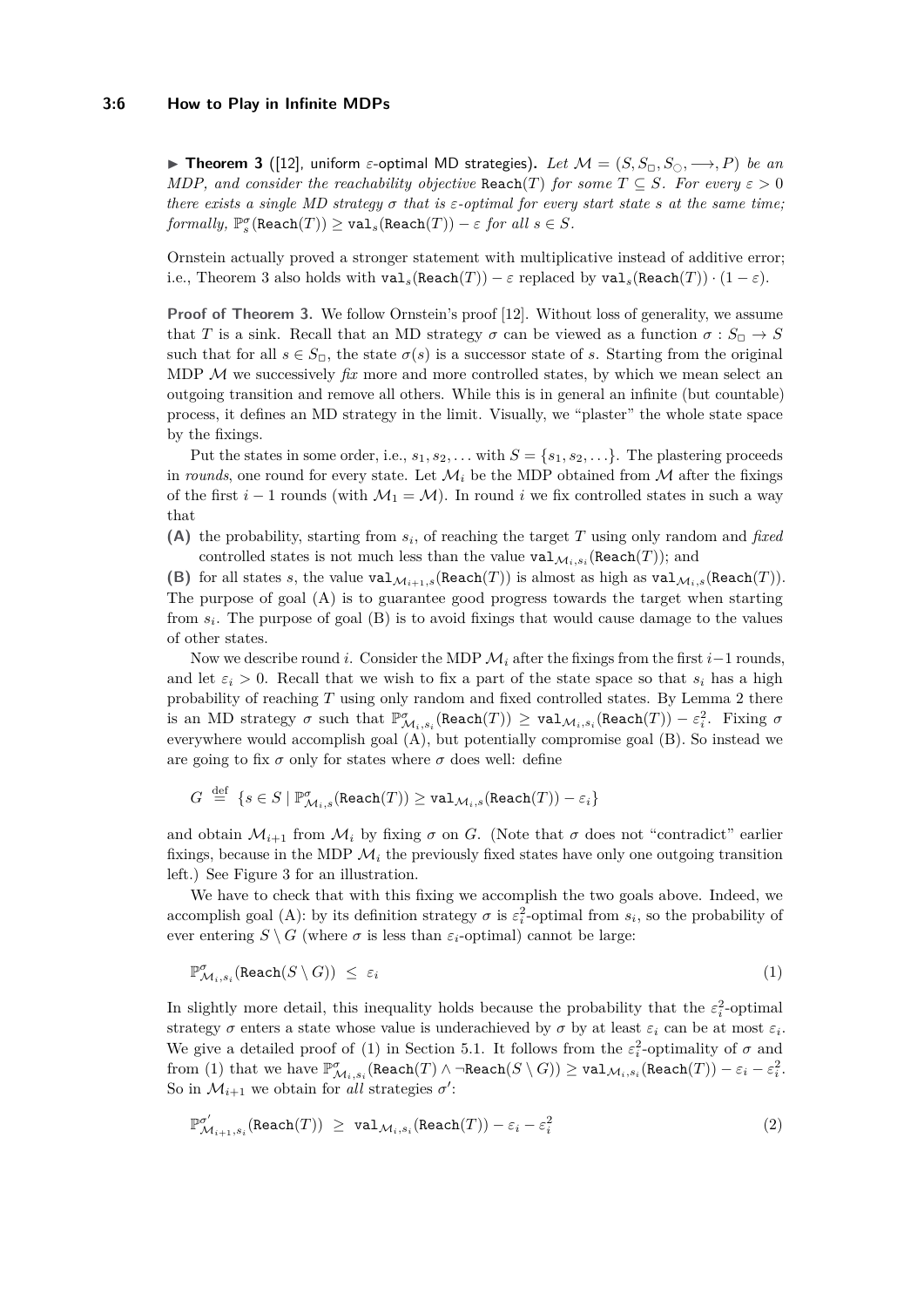<span id="page-6-1"></span><span id="page-6-0"></span>

**Figure 3** The blue area has been fixed in the first *i* − 1 iterations. The smaller ellipse is the set *G*, where strategy  $\sigma$  does well. The red area will be fixed using  $\sigma$ . Under  $\sigma$ , a run that starts from  $s_i$  is likely to lead to the target  $T$  without ever leaving  $G$ .

We also accomplish goal (B): the difference between  $\mathcal{M}_i$  and  $\mathcal{M}_{i+1}$  is that  $\sigma$  is fixed on *G*, but  $\sigma$  performs well from *G* on. So we obtain for *all* states *s*:

$$
\texttt{val}_{\mathcal{M}_{i+1},s}(\texttt{Reach}(T)) \geq \texttt{val}_{\mathcal{M}_i,s}(\texttt{Reach}(T)) - \varepsilon_i \tag{3}
$$

In slightly more detail, this inequality holds because any strategy in  $\mathcal{M}_i$  can be transformed into a strategy in  $\mathcal{M}_{i+1}$ , with the difference that once the newly fixed part *G* is entered, the strategy switches to the strategy  $\sigma$ , which (by the definition of  $\mathcal{M}_{i+1}$ ) is consistent with the fixing and (by the definition of *G*) is  $\varepsilon_i$ -optimal from there. We give a detailed proof of [\(3\)](#page-6-1) in Section [5.2.](#page-15-0) This completes the description of round *i*.

Let  $\varepsilon \in (0, 1)$ , and for all  $i \geq 1$ , choose  $\varepsilon_i \stackrel{\text{def}}{=} \frac{\varepsilon}{2} \cdot 2^{-i}$ . Let  $\sigma$  be an arbitrary MD strategy that is compatible with all fixings. (This strategy  $\sigma$  is actually unique.) It follows that  $\sigma$  is playable in all  $\mathcal{M}_i$ . Consider an arbitrary state  $s_i$ . Then it follows from [\(3\)](#page-6-1) that the value  $\texttt{val}_{\mathcal{M}_i,s_i}(\texttt{Reach}(T))$  is not much lower than  $\texttt{val}_{\mathcal{M},s_i}(\texttt{Reach}(T)),$  and from [\(2\)](#page-5-1) that  $\sigma$  realizes most of this value, implying for all  $i \geq 1$ :

<span id="page-6-2"></span>
$$
\mathbb{P}^{\sigma}_{\mathcal{M},s_i}(\text{Reach}(T)) \geq \text{val}_{\mathcal{M},s_i}(\text{Reach}(T)) - \varepsilon \tag{4}
$$

We give a detailed proof of [\(4\)](#page-6-2) in Section [5.3.](#page-16-11) Thus, the MD strategy  $\sigma$  is  $\varepsilon$ -optimal for all states.  $\blacksquare$ 

**In Remark 4.** Instead of Reach(*T*) the proof above also works for many other objectives, including so-called *tail* events. See Section [3.3](#page-6-3) for more discussion about tail events.

#### <span id="page-6-3"></span>**3.3 Lévy's Zero-One Law**

Consider a Markov chain  $\mathcal{M} = (S, \emptyset, S_{\bigcirc}, \longrightarrow, P)$ , i.e., an MDP without controlled states. Recall that an event is a set of runs  $s_0s_1 \cdots$ . For example, in the Markov chain

<sup>0</sup> <sup>1</sup> <sup>2</sup> <sup>3</sup> <sup>4</sup> · · · 1 2*/*3 2*/*3 2*/*3 2*/*3 1*/*3 1*/*3 1*/*3 1*/*3 1*/*3

we may define an event E as the set of all runs that start in state 0 and revisit state 0 exactly once. Starting in state 1, the probability of ever visiting state 0 can be calculated to be  $\frac{1}{2}$ . It follows that, starting in state 0, the probability of *E* is  $\frac{1}{2} \cdot (1 - \frac{1}{2}) = \frac{1}{4}$ ; formally,  $\mathbb{P}_0(E) = \frac{1}{4}$ . There are two ways of failing to satisfy *E*: one is to never revisit state 0, the other is to revisit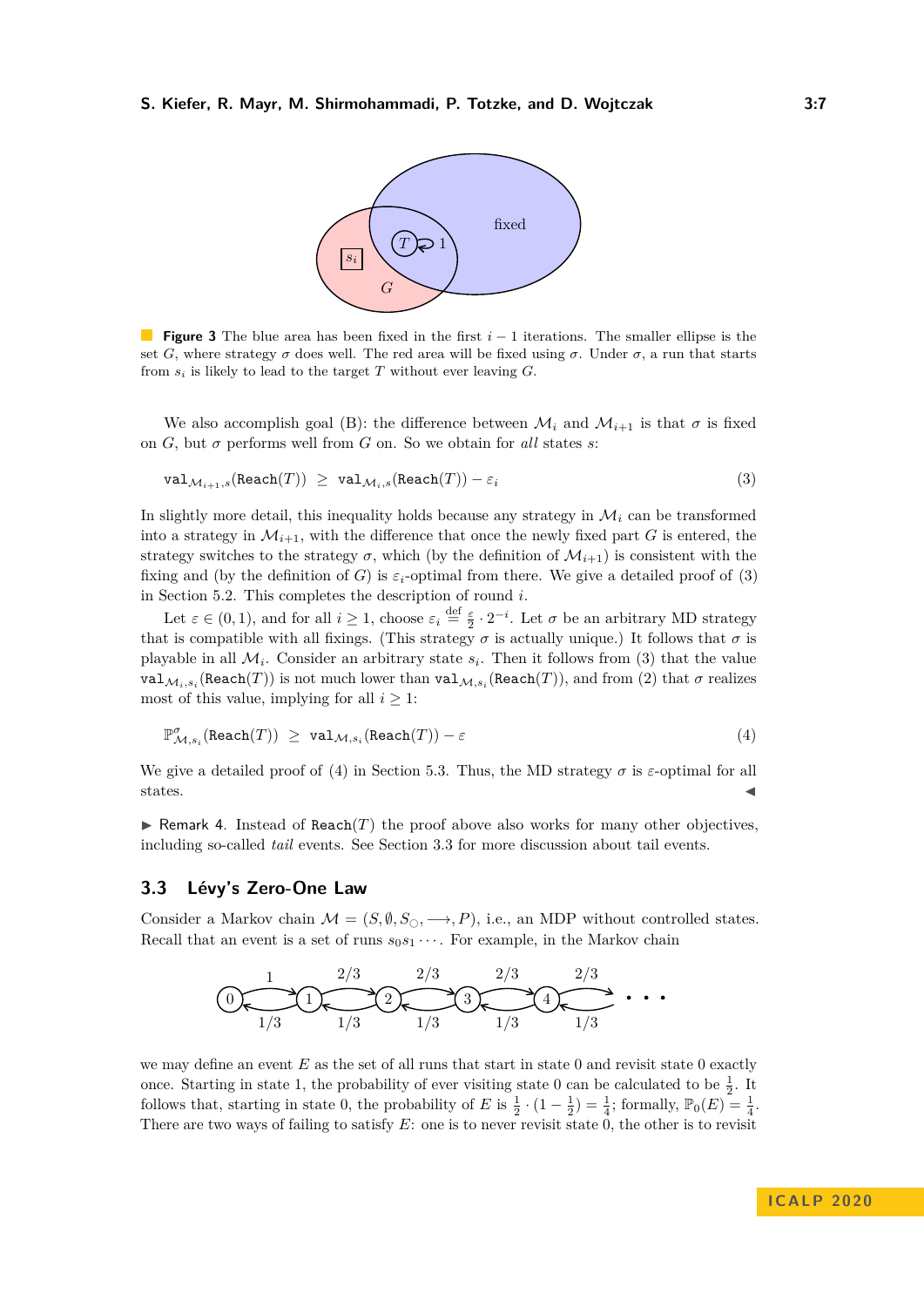<span id="page-7-1"></span>

**Figure 4** For the event *E* (exactly one revisit to state 0), three sample runs starting from state 0 are depicted, along with their values  $X_1^E, \ldots, X_9^E$ . The partially covered "green" run revisits state 0 for a second time, causing  $0 = X_7^E = X_8^E = \dots$  Lévy's zero-one law asserts that  $X_i^E$  almost surely converges to 0 or 1.

it more than once. It is because of the latter that for any given finite prefix of a run, we can never be sure that *E* will hold. For example, if the run starts with 010123, then we have already revisited state 0 and it is unlikely that we will ever do so again: the probability is only  $\frac{1}{2} \cdot \frac{1}{2} \cdot \frac{1}{2} = \frac{1}{8}$ . So, given this prefix 010123, the probability of satisfying *E* is  $\frac{7}{8}$ . However, in this example, no matter what prefix is given, the probability of satisfying *E* cannot be 1.

Let us define a sequence of random variables,  $X_1^E, X_2^E, \ldots$ , so that each  $X_i^E$  maps a run  $\rho$ to the probability that event  $E$  will be satisfied, given the prefix of  $\rho$  of length  $i$ . For example, if  $\rho = 010123234 \cdots$ , then we previously discussed that  $X_1^E(\rho) = \frac{1}{4}$  and that  $X_6^E(\rho) = \frac{7}{8}$ . It is (a consequence of) Lévy's zero-one law that the sequence  $X_1^E, X_2^E, \ldots$  $X_1^E, X_2^E, \ldots$  $X_1^E, X_2^E, \ldots$ <sup>1</sup> converges to 0 or 1 almost surely (see also Figure [4\)](#page-7-1):

▶ Theorem 5 (Lévy's zero-one law for Markov chains). Let  $M = (S, \emptyset, S_{\cap}, \longrightarrow, P)$  be a Markov *chain,*  $s_0 \in S$ *, and E an event of runs starting in*  $s_0$ *. We have*  $\lim_{i\to\infty} X_i^E \in \{0,1\}$  *(and hence this limit exists) almost surely; more formally:*

$$
\mathbb{P}_{s_0}\left(\left\{\rho \; \Big|\; \lim_{i\to\infty} X_i^E(\rho)\in\{0,1\}\right\}\right) \;=\; 1\,.
$$

*Moreover, up to a null set of runs, the limit is* 1 *for those runs satisfying E, and* 0 *for those runs not satisfying E.*

As a consequence, the probability of *E* is equal to the probability that the limit is 1.

For *tail* objectives *E*, Lévy's zero-one law becomes simpler and clearer. A tail objective is an objective whose occurrence is independent of any finite prefix. The objective *E* from the example above is not a tail objective because the number of revisits to state 0 may change if we cut off or add a finite prefix. For an example of a tail objective, suppose that the states of an arbitrary Markov chain are classified as accepting and non-accepting states. The *Büchi* objective consists of those runs that visit accepting states infinitely often. Büchi is a tail objective: for any run we can cut off or add any finite prefix without changing whether the run satisfies Büchi. We can also view reachability objectives as tail objectives, provided that the target is a sink, which is often a harmless assumption.

<span id="page-7-0"></span><sup>&</sup>lt;sup>1</sup> It is conventional to write  $X_i^E$  for  $X_i^E(\rho)$  if the run (such as a random run produced by  $\mathcal M$ ) is understood.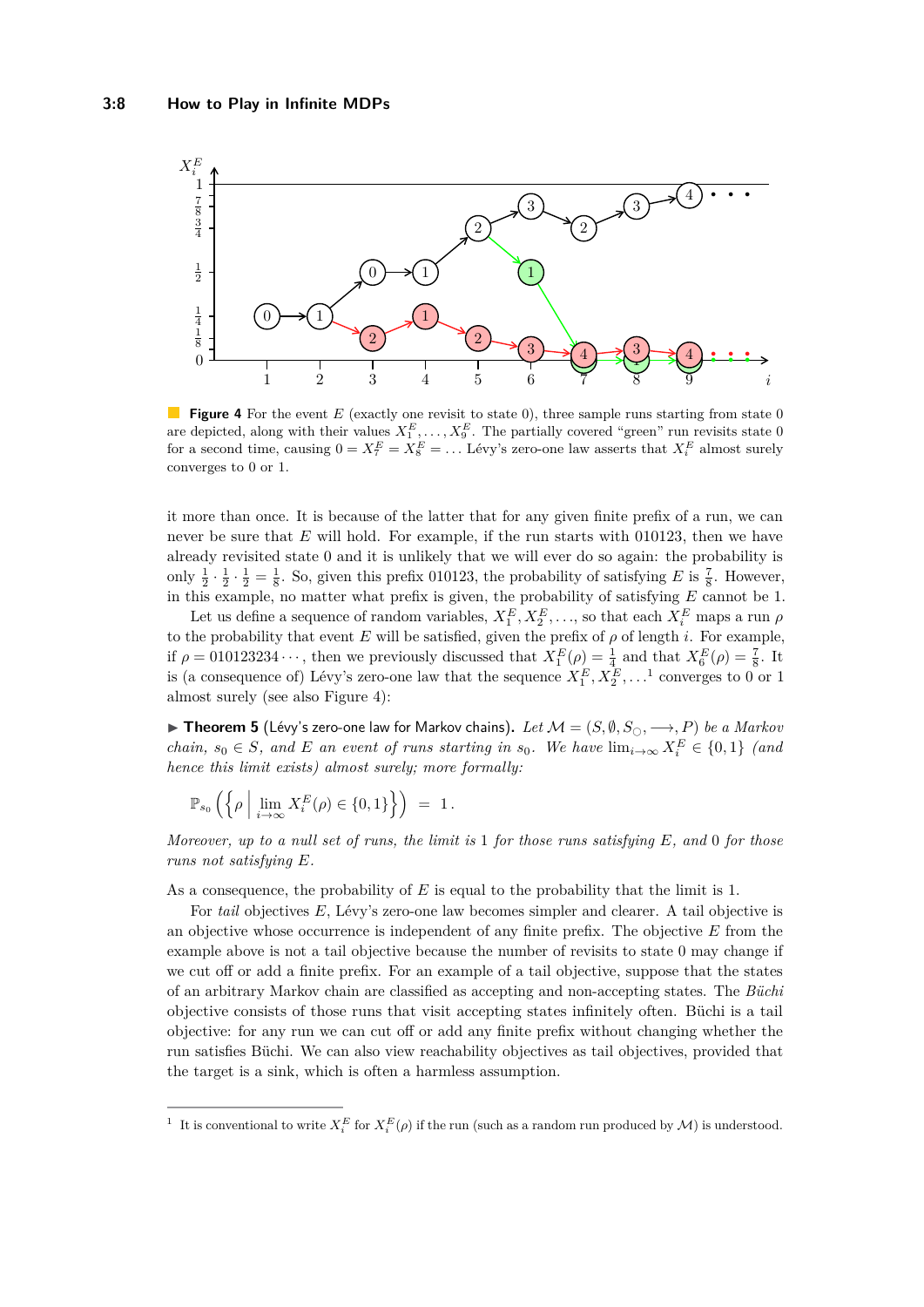For tail objectives  $E$ , the random variable  $X_i^E$  depends only on the *i*<sup>th</sup> visited state (and not also on the first  $i - 1$  states as in the general case), and for any run  $s_1 s_2 s_3 \cdots$  we have  $X_i^E = \mathbb{P}_{s_i}(E)$ . For a tail objective *E* and any state *s*, a picture analogous to Figure [4](#page-7-1) would show each occurrence of state *s* on the same height, independently of the partial run leading up to the occurrence. As a consequence of Lévy's zero-one law, for any tail objective *E*, the events

<span id="page-8-0"></span>
$$
E \text{ and } \left\{ s_1 s_2 \cdots \mid \lim_{i \to \infty} \mathbb{P}_{s_i}(E) = 1 \right\} \text{ are equal up to a null set.}
$$
 (5)

This can be used, in conjunction with Ornstein's Theorem [3](#page-4-0) about uniform *ε*-optimal MD strategies, to construct almost surely winning MD strategies:

<span id="page-8-3"></span>**► Theorem 6** ([\[12\]](#page-17-5), uniform almost surely winning MD strategies). Let  $M = (S, S_{\Box}, S_{\Box}, \longrightarrow, P)$ *be an MDP, and consider the reachability objective*  $\text{Reach}(T)$  *for some*  $T \subseteq S$ *. Let*  $S_0 \subseteq S$ *be the set of states from which there exists an almost surely winning strategy. Then there exists a single MD strategy*  $\sigma$  *that is almost surely winning for all*  $s \in S_0$  *at the same time;*  $formally, \mathbb{P}_{s}^{\sigma}(\texttt{Reach}(T)) = 1 \text{ for all } s \in S_0.$ 

**Proof.** Obtain from  $M$  an MDP  $M_0$  by restricting the state space to  $S_0$  and eliminating all transitions that leave  $S_0$ . In  $\mathcal{M}_0$  all states have an almost surely winning strategy, as an almost surely winning strategy may never enter a state that does not have an almost surely winning strategy. By Theorem [3](#page-4-0) there exists, for  $\mathcal{M}_0$ , a uniform  $\frac{1}{2}$ -optimal MD strategy  $\sigma$ . Then  $\mathbb{P}^{\sigma}_{\mathcal{M}_0,s}(\text{Reach}(T)) \geq \frac{1}{2}$  holds for all states. For any run  $s_0s_1 \cdots$  in  $\mathcal{M}_0$  we  $\limsup_{\mathcal{M}_{0},s_{i}}(\neg \texttt{Reach}(\widetilde{T})) \leq \frac{1}{2}$  for all *i*; in particular, the sequence  $\left(\mathbb{P}^{\sigma}_{\mathcal{M}_{0},s_{i}}(\neg \texttt{Reach}(T))\right)_{i}$  does not converge to 1. Using  $(5)$  for  $E = \neg \text{Reach}(T)$ , we obtain for all  $s \in S_0$  that  $\mathbb{P}_s^{\sigma}(E) = 0$ , hence,  $\mathbb{P}_{s}^{\sigma}(\texttt{Reach}(T)) = 1.$ 

## **3.4 The Flag Construction**

We now move from reachability to co-Büchi objectives: here, a subset of states are marked as "bad", and the goal is to visit bad states only finitely often. Co-Büchi is more general than both reachability and safety objectives: for reachability, make the target a sink and mark all other states as bad; for safety, make the states to be avoided a sink and mark them as bad.

In this section we focus on almost surely winning strategies, and we will argue that for co-Büchi objectives almost surely winning strategies can be chosen MD. However, this does not always hold for infinitely branching MDPs, as the example in Figure [5](#page-9-0) shows. Therefore, we assume in the rest of the section that the MDP is finitely branching. We will show:

<span id="page-8-1"></span>▶ **Theorem 7** ([\[11\]](#page-16-8)). Let  $M = (S, S_{\Box}, S_{\Box}, \rightarrow, P)$  be a finitely branching MDP, and consider *a co*-*Büchi objective* **co**-Büchi(*B*) *for some set B* ⊆ *S of bad states.* Let  $S_0$  ⊆ *S be the set of states from which there exists an almost surely winning strategy. Then there exists a single MD strategy*  $\sigma$  *that is almost surely winning for all*  $s \in S_0$  *at the same time; formally,*  $\mathbb{P}_{s}^{\sigma}(\textsf{co-Büchi}(B)) = 1$  *for all*  $s \in S_0$ .

In order to prove Theorem [7,](#page-8-1) a *safety strategy* may appear promising: in each state minimize the probability of ever visiting a bad state again. The appeal of a safety strategy is twofold:

- $\blacksquare$  If a safety strategy succeeds in never visiting a bad state again, then clearly it visits bad states only finitely often.
- A safety strategy can be chosen uniformly MD (in finitely branching MDPs): in every  $\sim$ controlled state pick the successor with the best value.<sup>[2](#page-8-2)</sup>

<span id="page-8-2"></span><sup>2</sup> Such an approach for constructing an optimal strategy does not work for reachability or more general objectives: intuitively, this approach cannot guarantee "progress" towards the goal.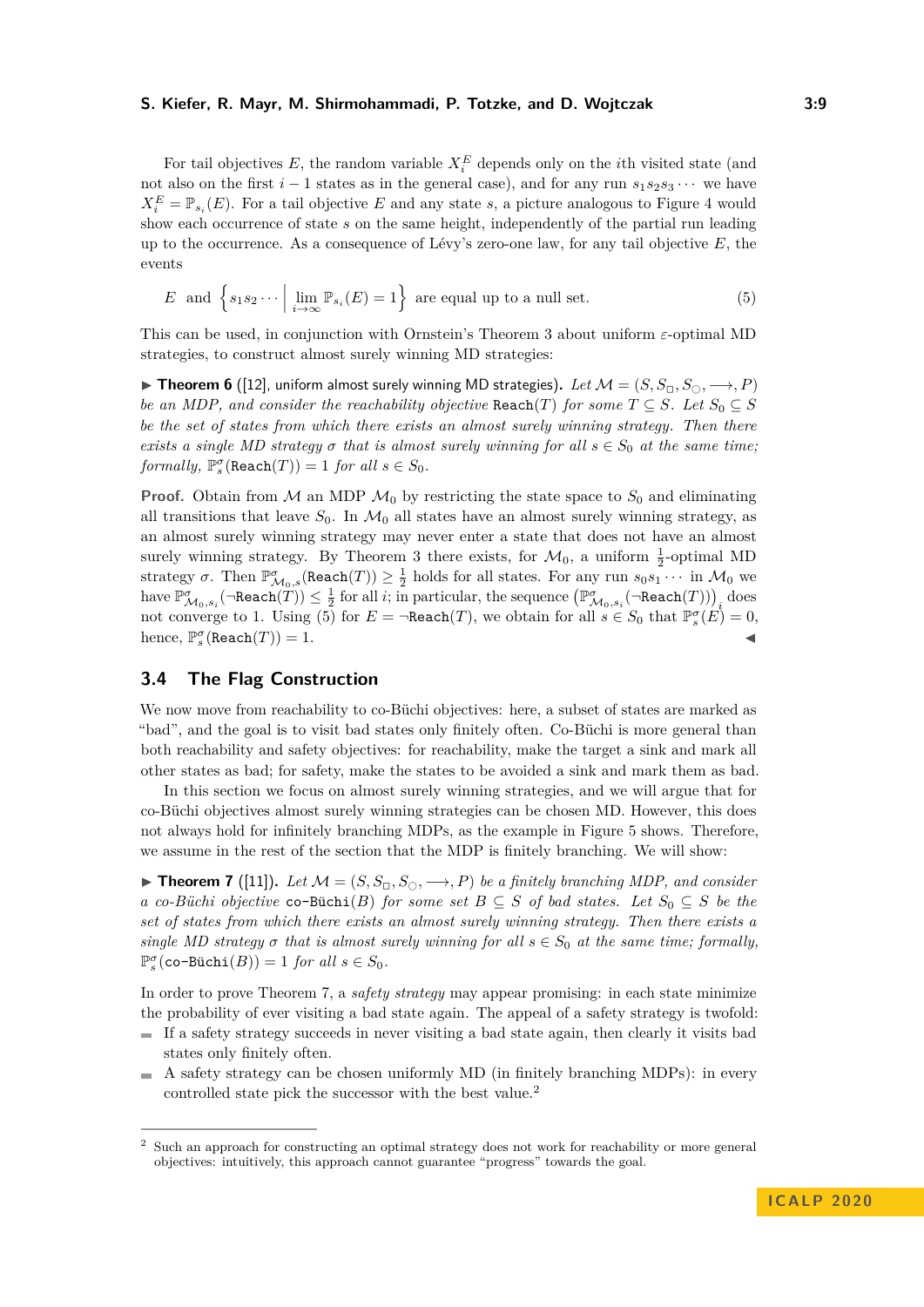<span id="page-9-0"></span>

**Figure 5** In infinitely branching MDPs with co-Büchi objectives, almost surely winning strategies cannot always be chosen MD. In the MDP above, the bad state is marked red. There exists an almost surely winning strategy, but it requires memory in order to choose  $r_i$  for ever higher  $i$ .

<span id="page-9-1"></span>

**Figure 6** In this MDP (with bad states marked red), a safety strategy always chooses the right outgoing transition, chasing after the ever smaller chance of entering a safe sink state without re-entering any bad state. Starting from the leftmost state, the probability that this strategy achieves the co-Büchi objective is less than 0*.*72. The "opposite" strategy, which always returns to the leftmost state, succeeds almost surely.

But a safety strategy alone does not suffice for co-Büchi, as the example in Figure [6](#page-9-1) shows. In the following proof we construct an almost surely winning MD strategy for co-Büchi by combining an MD strategy for safety with an MD strategy for reachability.

**Proof sketch of Theorem [7.](#page-8-1)** Similarly as in the proof of Theorem [6,](#page-8-3) we can assume without loss of generality that for all states there exists an almost surely winning strategy. We will show that there exists a single MD strategy that is almost surely winning for all states.

We have mentioned previously that there exists an MD uniformly optimal safety strategy *σsafe*, i.e., for each state, *σsafe* minimizes the probability of ever revisiting a bad state. For *x* ∈ [0, 1] define *Safe*(*x*) ⊆ *S* as the set of states with *safety level* at least *x*. By safety level we mean the probability of never visiting another bad state, assuming  $\sigma_{safe}$  is played. See Figure [7](#page-10-0) for an abstract visualization. We *fix*  $\sigma_{safe}$  in  $Safe(\frac{1}{3})$ , i.e., in the following we will only consider strategies that are compatible with  $\sigma_{safe}$  in  $Safe(\frac{1}{3})$ , see the right side of Figure [7.](#page-10-0)

After this fixing, every state still has an almost surely winning strategy. Indeed, consider any state and its almost surely winning strategy before the fixing. We modify the strategy as follows. First we play it as before, but if and when we reach  $Safe(\frac{1}{3})$ , we switch to  $\sigma_{safe}$ . Now the probability is at least  $\frac{1}{3}$  that we never visit a bad state again and thus also achieve the co-Büchi objective. If we do visit a bad state again, we revert to a strategy that is almost surely winning from that bad state in the original MDP. We follow that strategy until we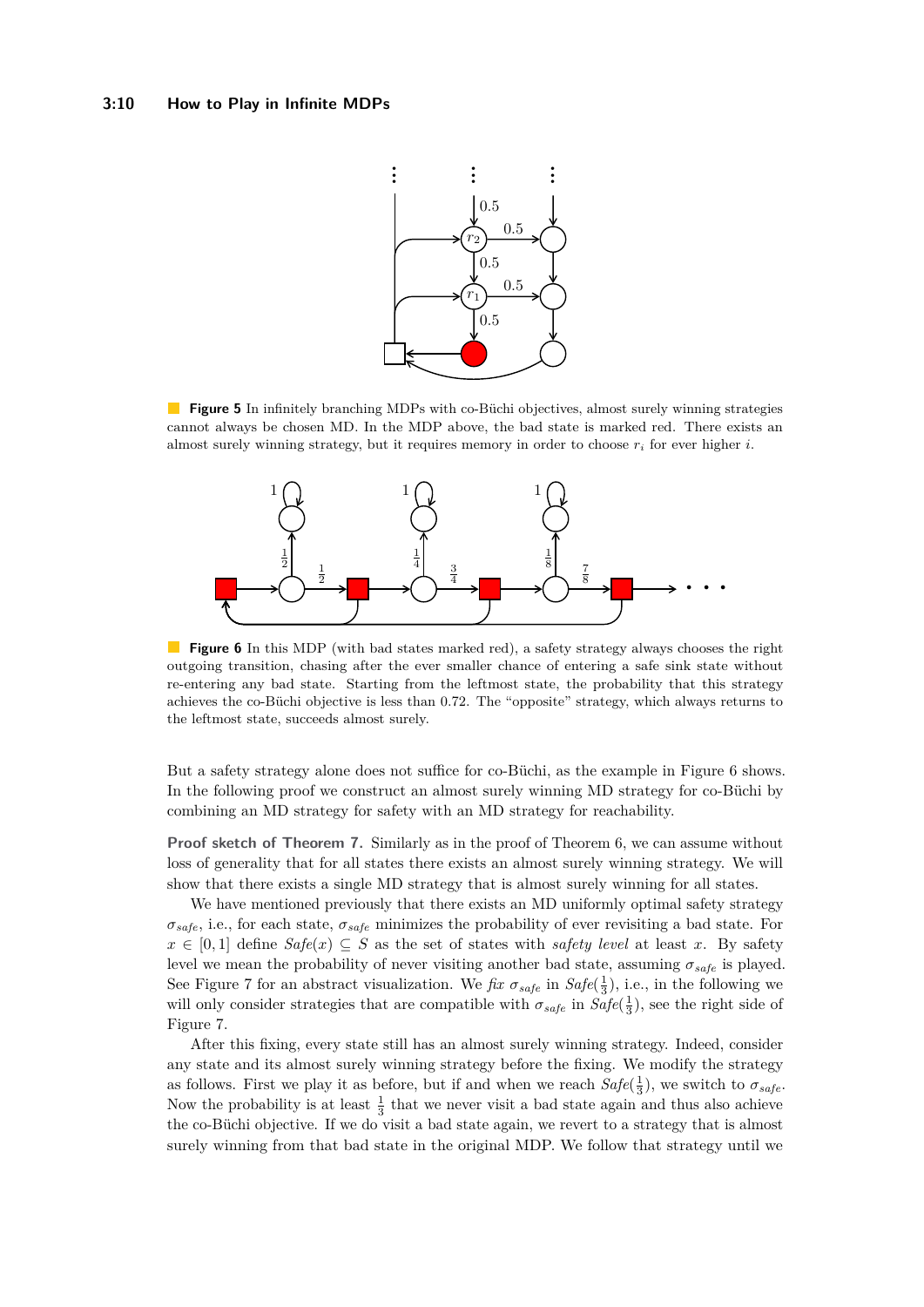<span id="page-10-0"></span>

**Figure 7** Left: In this diagram the controlled states are arranged according to their safety level. A safety strategy entails not to pick successor states with smaller safety level, so grey transitions are not used. Right: The optimal safety strategy  $\sigma_{safe}$  is fixed for the states with safety level at least  $\frac{1}{3}$ .

<span id="page-10-1"></span>

**Figure 8** Left: Starting from a state with safety level at least  $\frac{2}{3}$  the probability of keeping a safety level of at least  $\frac{1}{3}$  forever is at least  $\frac{1}{2}$ . Right: For the states with safety level less than  $\frac{1}{3}$  we aim at reaching safety level at least  $\frac{2}{3}$ .

possibly reach  $Safe(\frac{1}{3})$  again. At this point we switch again to  $\sigma_{safe}$ , thus forever avoiding the bad states with a fresh chance of at least  $\frac{1}{3}$ . Continuing in this way, we win almost surely. Note that this strategy is not MD, as we have to remember in which phase we are: at any point we either follow a winning strategy of the original MDP, or follow  $\sigma_{safe}$ . We have merely argued here that having fixed  $\sigma_{safe}$  in  $Safe(\frac{1}{3})$  has not done any harm.

Before we define an MD strategy for the rest of the state space, consider a state  $s \in \text{Safe}(\frac{2}{3})$ , i.e., *s* has an even higher safety level of at least  $\frac{2}{3}$ . Since  $Safe(\frac{2}{3}) \subseteq Safe(\frac{1}{3})$ , the MD strategy *σsafe* has been fixed there. Two things might happen starting at *s* (see the left side of Figure [8\)](#page-10-1): either the run remains in  $Safe(\frac{1}{3})$  forever and never visits a bad state; or it eventually leaves  $Safe(\frac{1}{3})$  (or even visits a bad state). The second case (leaving  $Safe(\frac{1}{3})$  or visiting a bad state) cannot have a very large probability: after all, we start with safety level at least  $\frac{2}{3}$ , so if the safety level is very likely to drop below  $\frac{1}{3}$ , we were not very safe to start with. Doing the maths shows that the probability of the second case is at most  $\frac{1}{2}$ . So starting from  $Safe(\frac{2}{3})$ , the probability of avoiding bad states forever is at least  $\frac{1}{2}$ , no matter what strategy is played outside of  $Safe(\frac{1}{3})$ .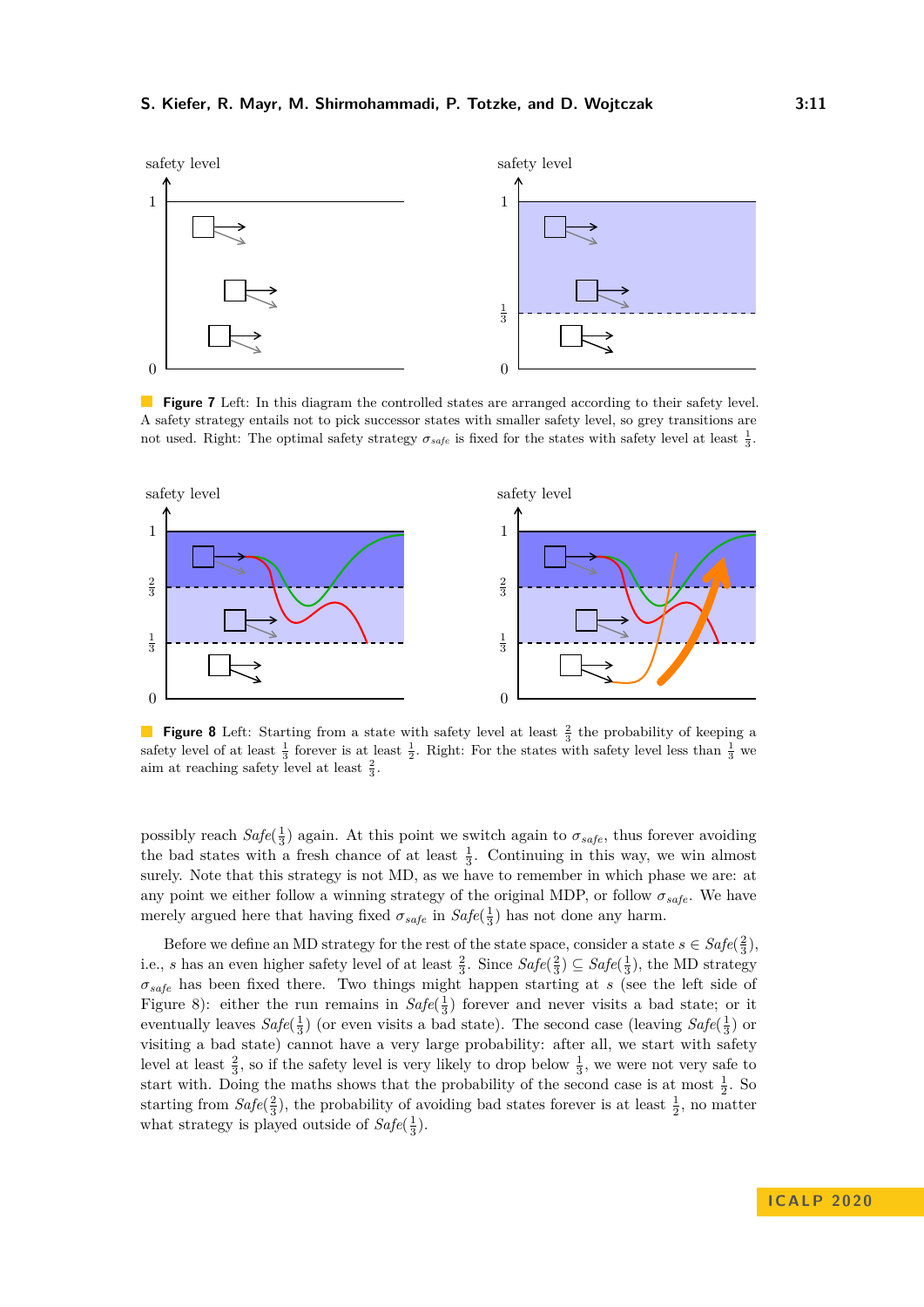#### **3:12 How to Play in Infinite MDPs**

We still need to define an MD strategy for the part of the state space with safety level less than  $\frac{1}{3}$ . Our ambition is to define it so that from every state we reach almost surely  $Safe(\frac{2}{3})$ , see the right side of Figure [8.](#page-10-1) If we succeed in this goal, then we achieve the co-Büchi objective almost surely, because every time we reach  $Safe(\frac{2}{3})$  we receive a fresh chance of  $\frac{1}{2}$ to avoid bad states forever, as just argued.

First we argue that for each state there is *some* strategy to reach  $Safe(\frac{2}{3})$  almost surely. Recall that we have shown above that after the fixing in  $Safe(\frac{1}{3})$  every state *s* still has a strategy  $\sigma_s$  to achieve the co-Büchi objective almost surely. We argue that  $\sigma_s$  reaches  $Safe(\frac{2}{3})$ almost surely. Indeed, whenever a run is outside of  $Safe(\frac{2}{3})$  there is a risk of more than  $\frac{1}{3}$  to visit a bad state. It follows that there is a risk of at least  $\frac{1}{3}$  to visit a bad state within a finite time horizon. Since  $\sigma_s$  almost surely achieves the co-Büchi objective, it must avoid that this risk materializes infinitely often. Hence  $\sigma_s$  almost surely reaches  $Safe(\frac{2}{3})$ .

Using Theorem [6](#page-8-3) it follows that, in the MDP after having fixed  $\sigma_{safe}$  in  $Safe(\frac{1}{3})$ , there is uniform almost surely winning MD strategy  $\sigma_{reach}$  for  $\texttt{Reach}(Safe(\frac{2}{3}))$ . In summary, here is our almost surely winning MD strategy for co-Büchi: in  $Safe(\frac{1}{3})$  play  $\sigma_{safe}$ , and elsewhere play  $\sigma_{reach}$ . The key point is that these two MD strategies are not conflicting.

 $\triangleright$  Remark 8. Generalizations of Theorem [7](#page-8-1) are also considered in [\[11\]](#page-16-8):

- **1.** A similar proof shows a version of Theorem [7](#page-8-1) for *ε*-optimal strategies.
- **2.** Theorem [7](#page-8-1) generalizes to {0*,* 1*,* 2}-parity objectives, which also encompass Büchi objectives. The theorem further generalizes from almost surely winning to *optimal* strategies as follows: The set  $S_0 \subseteq S$  can be taken as the set of states from which there exists an optimal strategy (note that an almost surely winning strategy is optimal). Then there exists a single MD strategy that is optimal for all states in *S*0.
- **3.** Theorem [7](#page-8-1) does not hold for {1*,* 2*,* 3}-parity objectives.

## **4 Markov Strategies and Generalizations**

We describe a technique to prove the existence of *ε*-optimal Markov strategies (resp. Markov strategies with one extra bit of memory) for certain types of objectives, based on the work on Büchi objectives in [\[10\]](#page-16-10).

**Obtaining Markov strategies via acyclic MDPs.** *Markov strategies* are strategies that base their decisions only on the current state and the number of steps in the history of the run from some initial state  $s_0$ . Thus they do use infinite memory, but only in a very restricted form by maintaining an unbounded step counter. Slightly more general are *1-bit Markov strategies* that use one extra bit of extra memory in addition to a step counter.

The existence of  $\varepsilon$ -optimal (1-bit) Markov strategies for some objective  $\varphi$  on countable MDPs can be proven by first studying the strategy complexity of  $\varphi$  on *acyclic* MDPs, i.e., MDPs where the underlying transition graph is a directed acyclic graph (DAG). Note that a DAG is more general than a tree. If the transition graph is a tree with root  $s_0$  then there always exist *ε*-optimal positional strategies for any objective, since the entire history is implicit in the current state. This does not hold for a DAG, since the same state *s* could be reached via (possibly infinitely many) different paths from  $s_0$ .

However, for every countable MDP  $\mathcal M$  with initial state  $s_0$ , there is a corresponding acyclic MDP  $\mathcal{M}'$  that encodes the step counter into the states, i.e., the states of  $\mathcal{M}'$  are of the form  $(s, i)$  where *s* is a state of M and  $i \in \mathbb{N}$  counts the number of steps. Then for every *ε*-optimal positional strategy for  $\varphi$  in M' there is a corresponding *ε*-optimal Markov strategy for  $\varphi$  in M, and vice-versa [\[10\]](#page-16-10). Thus, if  $\varepsilon$ -optimal positional strategies for  $\varphi$  exist in all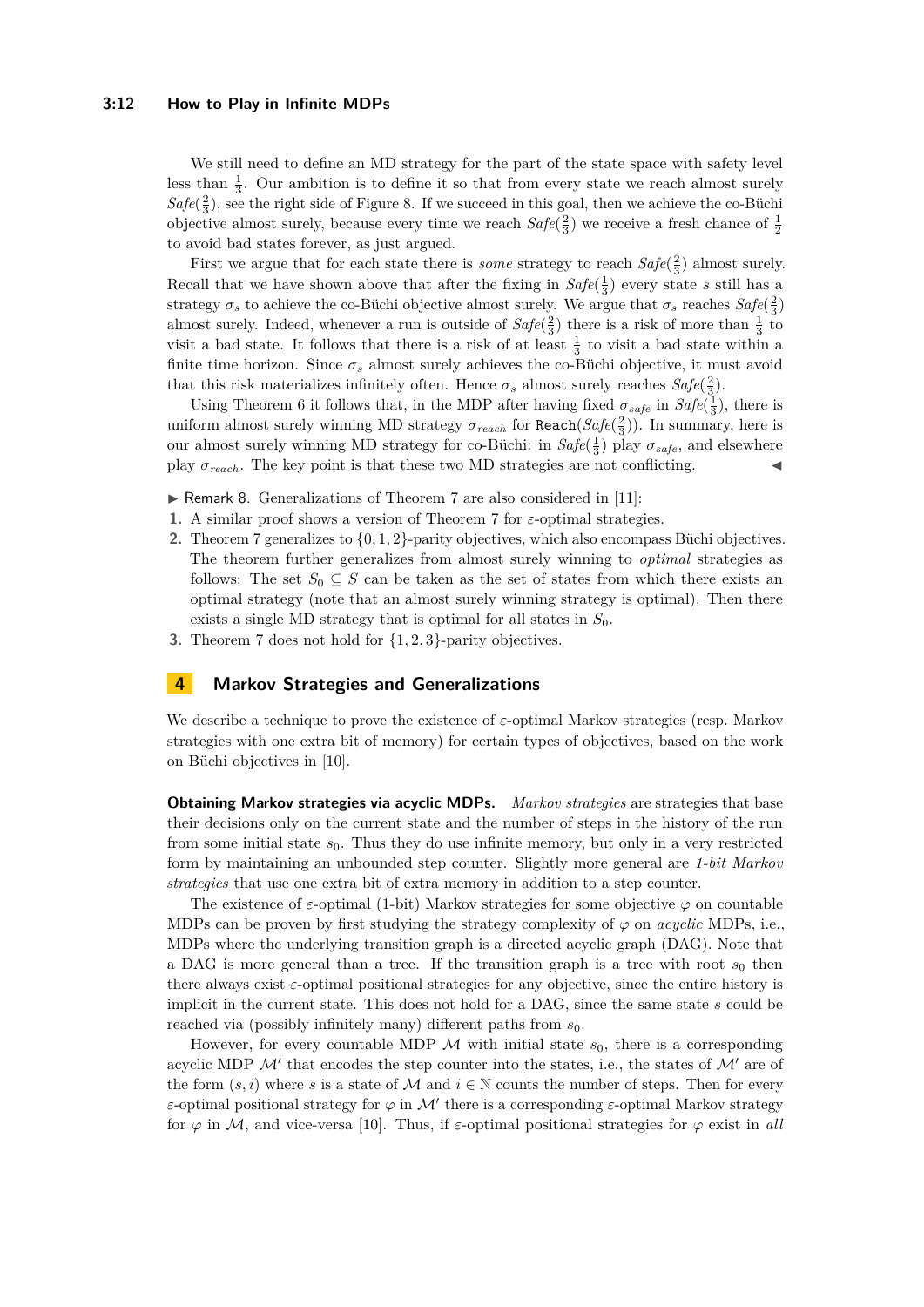acyclic MDPs then *ε*-optimal Markov strategies for  $\varphi$  exist in general countable MDPs. The reverse implication does not hold, however, since not all acyclic MDPs encode a step counter, e.g., if some state has infinite in-degree and can be reached from the initial state via paths of arbitrary length.

Acyclic and finitely branching MDPs have nice properties that make it easier to infer the existence of simpler  $\varepsilon$ -optimal strategies. In the following, we first observe the behavior of a general *ε*-optimal strategy, and then show how a 1-bit strategy can closely match it (for certain types of objectives).

**Observing the behavior of an** *ε***-optimal strategy.** Consider an acyclic and finitely branching MDP with initial state  $s_0$ . (One could also have a finite set of initial states as in [\[10\]](#page-16-10), but we use a single state to simplify the presentation.) Let  $\sigma$  be an arbitrary *ε*-optimal strategy from the initial state  $s_0$ . We now observe its behavior, i.e., the induced runs. Let bubble<sub>k</sub> $({s_0})$  be the set of states that can be reached from the initial state  $s_0$  within at most *k* steps. This set is finite for every finite *k*, since our MDP is finitely branching. Note that, by acyclicity, any given run can visit a given finite set of states *X* only finitely often (at most |*X*| times). However, this does not imply that the probability of re-visiting *X* must eventually become zero. E.g., it is possible that in the *i*-th state of some run the probability of re-visiting *X* (in continuations of this run) is  $2^{-i}$  (i.e., re-visiting *X* remains always possible, but does not happen almost surely).

Still, a weaker property does hold in acyclic and finitely branching MDPs. It follows from acyclicity [\[10,](#page-16-10) Lemma 10] that, after a sufficiently large number of steps, runs are arbitrarily unlikely to visit any given finite set of states again. In particular this holds for the finite set bubble<sub>k</sub>({ $s_0$ }).

Formally, for every  $k$  and  $\delta > 0$  there exists some *l* such that the probability of visiting bubble<sub>k</sub>({ $s_0$ }) after step *l* is  $\lt \delta$ . By definition, states *outside* the set bubble<sub>l</sub>({ $s_0$ }) are reachable only after a number of steps that is strictly larger than *l*. Therefore, it is unlikely (probability  $\leq \delta$ ) to visit bubble<sub>k</sub>({*s*<sub>0</sub>}) again after some state  $s \notin \text{bubble}_{l}(\{s_{0}\})$  has been visited for the first time.

These observations allow to define a decreasing sequence  $\delta_i \stackrel{\text{def}}{=} \varepsilon \cdot 2^{-i}$  of small errors and sufficiently large and increasing numbers  $k_i$  and  $l_i$  with  $k_i < l_i < k_{i+1}$  for  $i \ge 1$  such that for the finite sets  $K_i \stackrel{\text{def}}{=} \text{bubble}_{k_i}(\{s_0\})$  and  $L_i \stackrel{\text{def}}{=} \text{bubble}_{l_i}(\{s_0\})$  it is unlikely (probability  $\leq \delta_i$ ) to visit  $K_i$  after leaving  $L_i$  (for the first time). I.e., runs like  $\pi_2$  in Figure [9](#page-13-0) are unlikely. However, the probability of leaving  $K_i$  and later returning to  $K_i$  (even multiple times) before leaving *L<sup>i</sup>* may be large.

Note that we still have a lot of freedom to choose the numbers  $k_i$  and  $l_i$ . For the numbers *k*<sub>*i*</sub> we just need  $l_i < k_{i+1}$ . The minimal required size of  $l_i$  depends on  $k_i$ ,  $\sigma$  and  $\delta_i$ , but  $l_i$  can be chosen arbitrarily larger than this minimal size.

Let now SEQ be the objective of never visiting a set  $K_i$  after leaving  $L_i$  (for the first time) for any  $i \geq 1$ . (I.e., **SEQ** depends on the chosen numbers  $k_i, l_i$ .)

The strategy  $\sigma$  is not only *ε*-optimal for the objective  $\varphi$  from state  $s_0$ , but also 2*ε*-optimal for the stronger objective  $\varphi \wedge \text{SEQ}$ , since  $\sum_{i \geq 1} \delta_i \leq \varepsilon$ .

**Constructing simpler strategies.** For certain types of objectives  $\varphi$  (e.g., Büchi objectives), one can exploit this pattern of **SEQ** to construct simpler (1-bit)  $\varepsilon$ -optimal strategies for  $\varphi$  in acyclic and finitely branching MDPs. This then yields *ε*-optimal 1-bit Markov strategies in general finitely branching MDPs.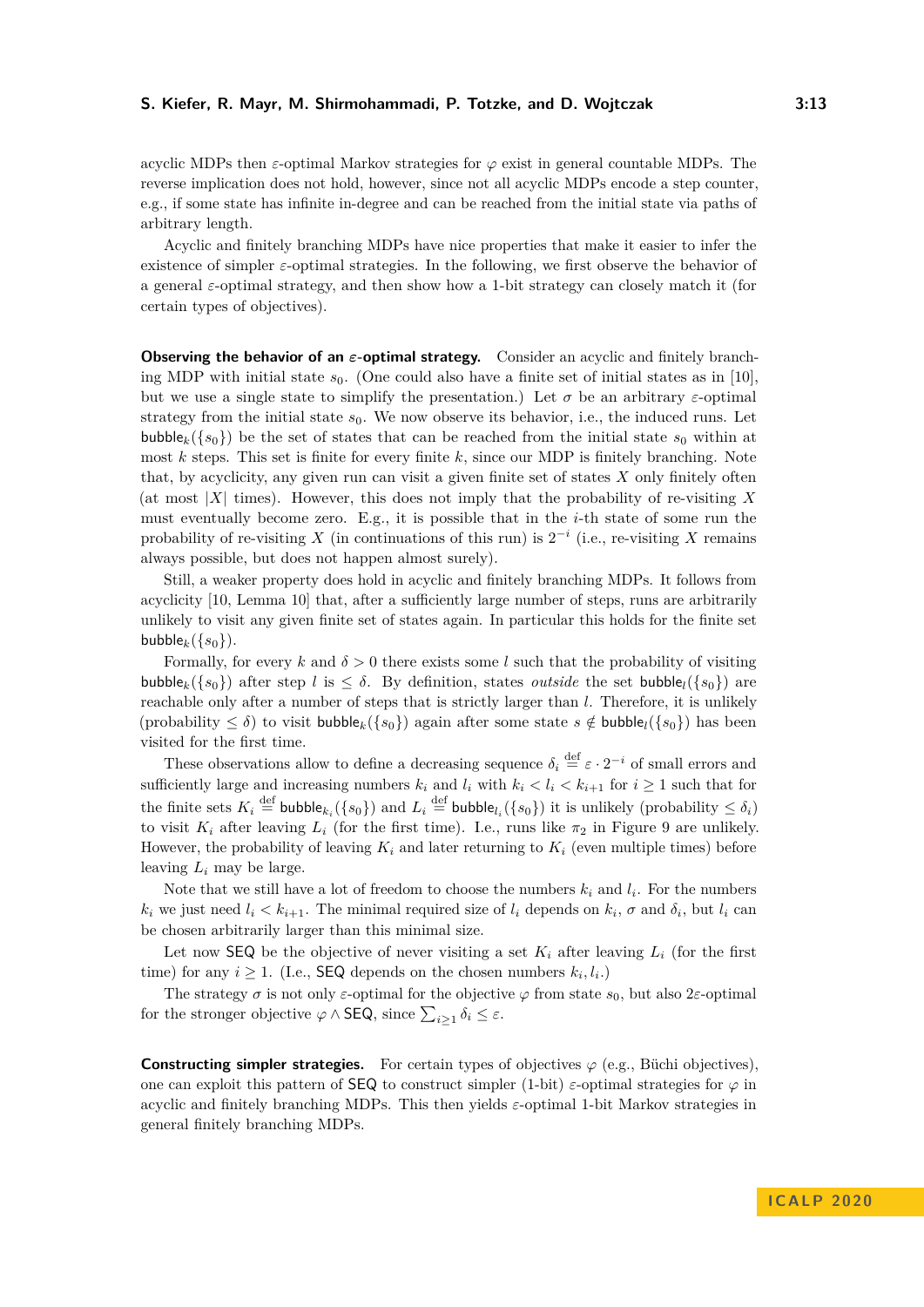<span id="page-13-0"></span>

**Figure 9** Updates of the extra mode bit along runs *π*1*, π*2, drawn in blue while the memory-bit is one and in red while the bit is zero. The run  $\pi_2$  violates  $\text{SEQ}$  and is drawn as a dotted line once it does. Upon entering the green zone of  $K_i \setminus K_{i-1}$ , the runs attain the local objective  $\varphi_i$  and flip the mode bit.

Suppose that *ϕ*∧SEQ can be decomposed into an infinite sequence of local sub-objectives  $\varphi$ <sup>*i*</sup> ∧ SEQ such that, with arbitrarily high probability, satisfying  $\varphi$ <sup>*i*</sup> ∧ SEQ in each finite set  $K_i \setminus K_{i-1}$  implies  $\varphi \wedge$  SEQ overall, and vice-versa. (E.g., if  $\varphi$  is a Büchi objective to visit a given set of states  $F$  infinitely often then  $\varphi_i$  is the objective to visit the subset of  $F$  inside  $K_i \setminus K_{i-1}$  (i.e., to visit  $F \cap (K_i \setminus K_{i-1})$ ); cf. [\[10\]](#page-16-10).) Note that the "vice-versa" part often depends on the fact that the numbers  $k_i$  can be chosen sufficiently large to get a sufficiently high probability of satisfying  $\varphi_i$  inside  $K_i \setminus K_{i-1}$ .

Of course, not every objective  $\varphi$  can be decomposed in this way, e.g., in parity objectives, different runs can win by different colors and local conditions  $\varphi_i$  are insufficient.

Now suppose that in the MDP induced by the finite subspace  $K_i$  there exist  $\varepsilon$ -optimal positional strategies  $\sigma_i$  that attain a high probability of  $\varphi_i$  in  $K_i \setminus K_{i-1}$ , and additionally maintain a high value w.r.t. future objectives  $\varphi_j$  in  $K_j \setminus K_{j-1}$  for all  $j > i$ . I.e.,  $\sigma_i$  has a high attainment for the local sub-objective without compromising future sub-objectives.

**One extra bit.** The above suggests a scheme to construct an  $\varepsilon$ -optimal positional strategy *σ*<sup> $'$ </sup> for *ϕ* ∧ **SEQ** by playing each local positional strategy *σ*<sup>*i*</sup> inside  $K$ <sup>*i*</sup>  $\setminus K$ <sup>*i*</sup>−1.

However, this is not always sufficient. The problem is that, when playing in  $K_i \setminus K_{i-1}$ , a run might temporarily go back into the set  $K_{i-1}$  (though not into the states that this particular run has previously visited, due to acyclicity). If this run has never yet left  $L_{i-1}$ , then going back to  $K_{i-1}$  is allowed by **SEQ** and can be necessary (or even unavoidable). (In contrast, once one has left  $L_{i-1}$ , it is possible to henceforth avoid  $K_{i-1}$  and still attain  $\varphi$ with high probability, as witnessed by the strategy  $\sigma$ .) But back in  $K_{i-1}$  the strategy  $\sigma'$ would play  $\sigma_{i-1}$  towards objective  $\varphi_{i-1}$  (that had already been attained previously) instead of focusing on the current objective  $\varphi_i$ . Although the run will inevitably (by acyclicity) exit *K*<sub>*i*−1</sub> again, it might re-visit  $K_{i-1}$  many times, and thus switch the focus back to  $\varphi_{i-1}$  many times. I.e., the strategy  $\sigma'$  might attempt to re-attain the previous objective  $\varphi_{i-1}$  many times over, instead of permanently switching the focus to  $\varphi_i$  once  $\varphi_{i-1}$  has been attained once. Switching the focus back to the previous objective  $\varphi_{i-1}$  too often is wasteful and might damage the ability to attain future objectives  $\varphi_j$  for the  $j \geq i$  with high probability, e.g., due to a trade-off between current and future objectives. So this strategy  $\sigma'$  might not always succeed for objective  $\varphi$  (e.g., it cannot work for Büchi objectives [\[10\]](#page-16-10)).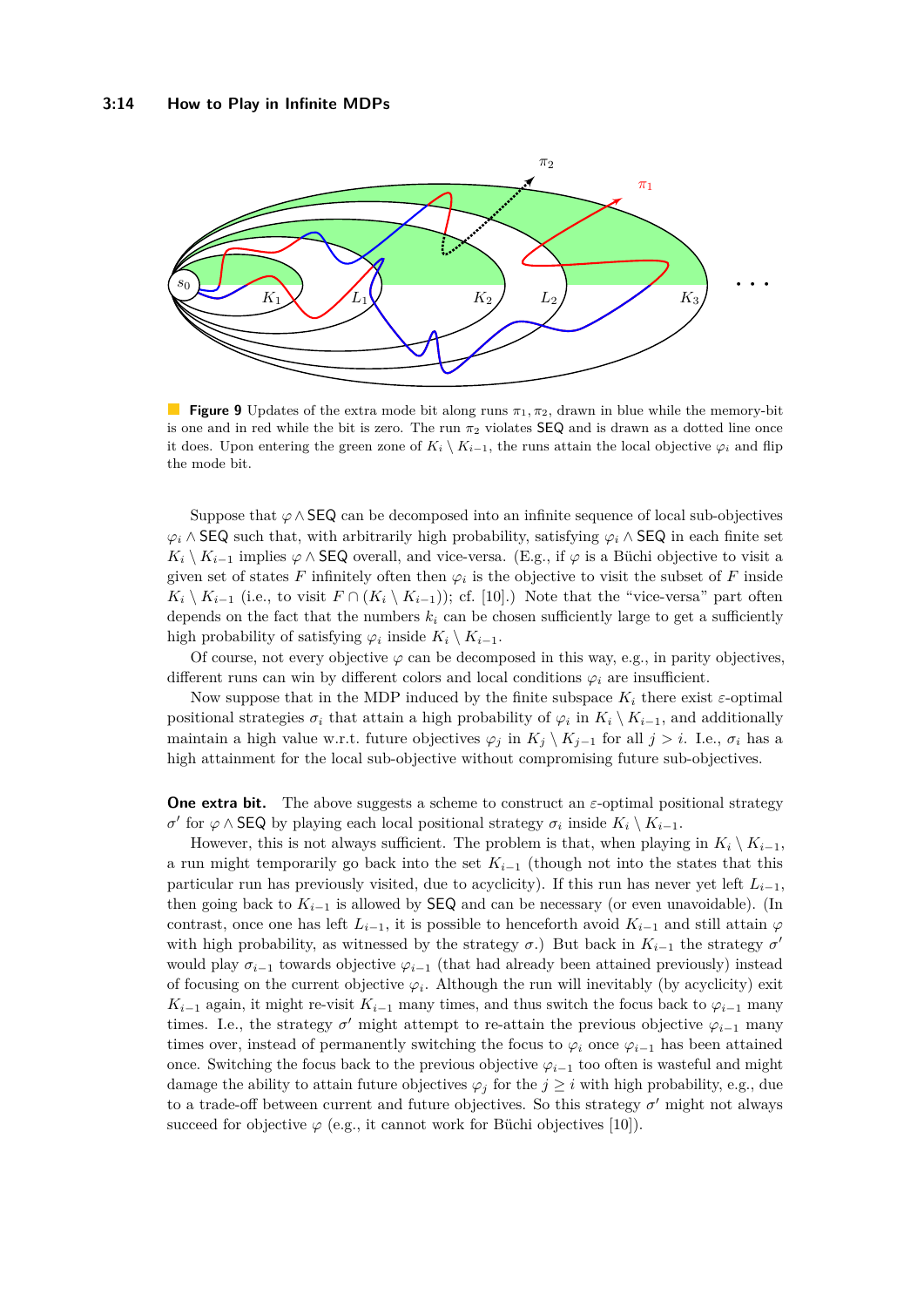Instead we want the strategy to always focus on the next objective  $\varphi_i$  after it has completed the previous objective  $\varphi_{i-1}$ . To this end, we need one extra bit of memory, called the *mode bit*, to distinguish two modes of playing: current-mode and next-mode. The mode bit is used to remember whether one has already attained  $\varphi_i$  in  $K_i \setminus K_{i-1}$ . Upon attaining  $\varphi_i$  in  $K_i \setminus K_{i-1}$ , one switches from current-mode to next-mode.

One interprets the content of the mode bit (0 or 1) differently for even and odd numbers *i*, so that the next-mode for  $K_i \setminus K_{i-1}$  is the current-mode for  $K_{i+1} \setminus K_i$  (and vice-versa). This means that if the strategy plays in next-mode in  $K_i \setminus K_{i-1}$  then upon entering  $K_{i+1} \setminus K_i$ it automatically switches to current-mode. Dually, if it plays in current-mode in  $K_{i+1} \setminus K_i$ and temporarily goes back into  $K_i \setminus K_{i-1}$  then it automatically switches to next-mode; cf. Figure [9.](#page-13-0) The strategy pursues different local goals, depending on the mode bit.

- In current-mode, it continues to focus on attaining  $\varphi_i$  in  $K_i$ . Temporarily going back to *K*<sub>*i*−1</sub></sub> does not change the focus on  $\varphi_i$ , because current-mode for *K*<sup>*i*</sup> is next-mode for *K*<sup>*i*</sup>−1. By suitably choosing  $\varphi_i$  and  $k_i$ , one can ensure with high probability that  $\varphi_i$  is attained only in  $K_i \setminus L_{i-1}$ , i.e., *after* leaving  $L_{i-1}$ . So, since one has already left  $L_{i-1}$  before this success, it is possible with high probability to avoid  $K_{i-1}$  afterwards. In particular, after attaining  $\varphi_i$  in  $K_i \setminus L_{i-1}$  the strategy switches the mode-bit to next-mode. The value of the mode bit is the same for next-mode in  $K_i$  and for current-mode in  $K_{i-1}$ . However, there is only a small danger of ever confusing these, since the probability of visiting  $K_{i-1}$ after leaving  $L_{i-1}$  is small.
- In next-mode, the focus is on leaving  $K_i$  to reach  $K_{i+1} \setminus K_i$  and attaining the next objective  $\varphi_{i+1}$ . In particular, upon entering  $K_{i+1} \setminus K_i$  the mode bit is interpreted as current mode for  $K_{i+1} \setminus K_i$ . Moreover, it is then not a problem if the run temporarily goes back from  $L_i \setminus K_i$  into  $K_i$ , because the focus remains on  $\varphi_{i+1}$  (since current-mode in  $K_{i+1}$  is next-mode in  $K_i$ ).

By combining the positional strategies for the local objectives  $\varphi_i$  with the extra mode bit, one obtains *ε*-optimal 1-bit strategies on all acyclic finitely branching MDPs. This yields 1-bit Markov strategies on general finitely branching MDPs by the argument above.

For Büchi objectives, one can encode infinite branching into finite branching by a gadget similar to the one used in the proof of Lemma [2.](#page-3-2) Moreover, the local strategies  $\sigma_i$  can be chosen MD. Thus one obtains deterministic 1-bit Markov *ε*-optimal strategies. There is also a matching lower bound.

■ Theorem 9 ([\[10\]](#page-16-10), ε-optimal deterministic 1-bit Markov strategies for Büchi objectives). *Given a countable MDP and a Büchi objective, for every ε >* 0 *and initial state s*0*, there exists an ε-optimal deterministic 1-bit Markov strategy. Moreover, neither randomized Markov strategies nor randomized finite-memory strategies are sufficient.*

 $\triangleright$  Remark 10. The whole argument can, of course, be generalized. If the strategies for the local objectives  $\varphi_i$  in acyclic MDPs are not positional but use finite memory, say *m* bits, then one obtains  $(m + 1)$ -bit Markov strategies in general MDPs.

## **5 Missing Proof Details**

## <span id="page-14-0"></span>**5.1 Proof of Equation [\(1\)](#page-5-0)**

**Proof.** For a state  $s \in S \setminus G$ , define the event  $L_s$  as the set of runs that leave G such that *s* is the first visited state in  $S \setminus G$ . Then we have:

$$
\mathbb{P}^{\sigma}_{\mathcal{M}_i,s_i}(\text{Reach}(S \setminus G)) = \sum_{s \in S \setminus G} \mathbb{P}^{\sigma}_{\mathcal{M}_i,s_i}(L_s)
$$
\n(6)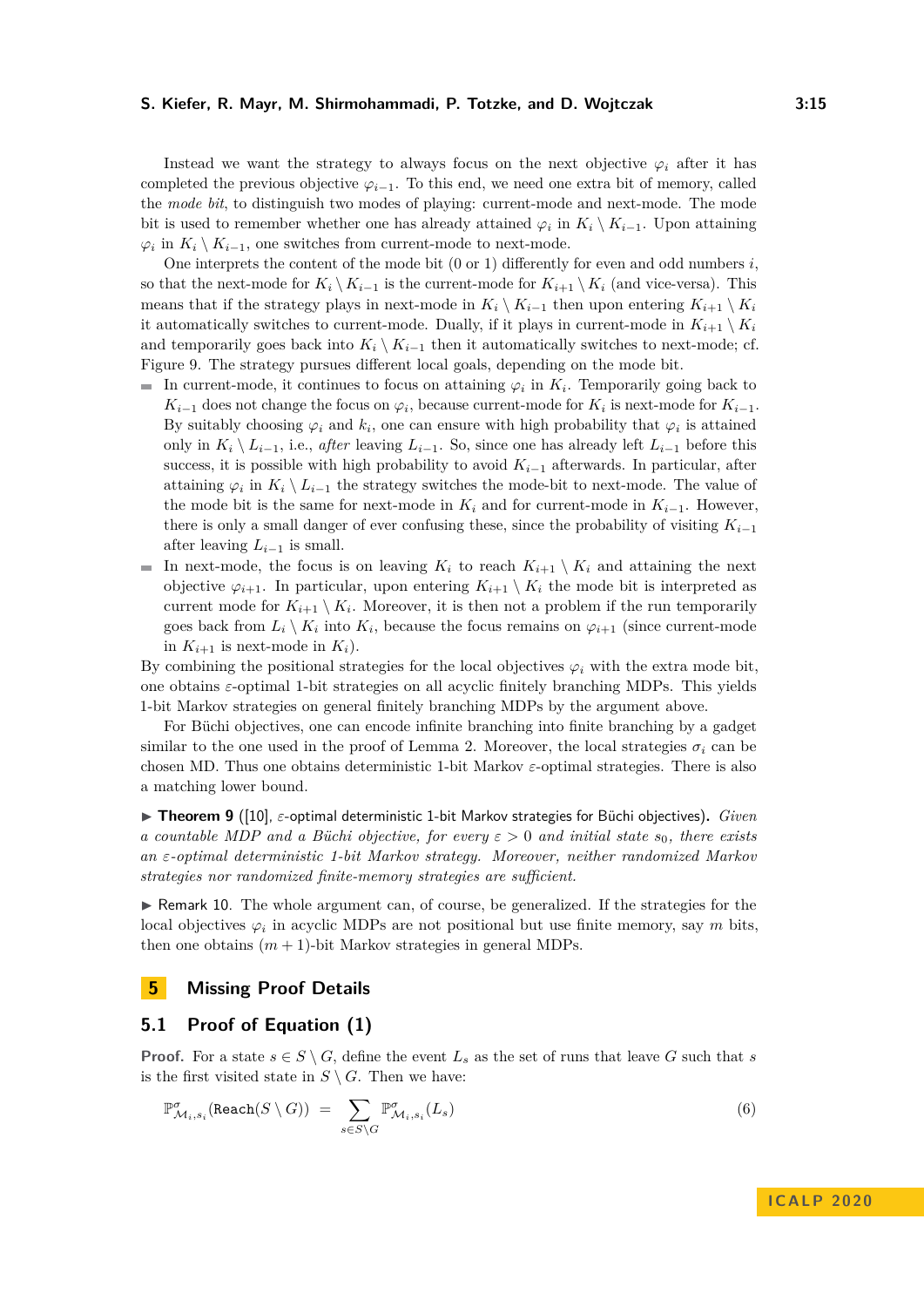#### **3:16 How to Play in Infinite MDPs**

Since *T* is a sink and using the Markov property:

$$
\mathbb{P}^{\sigma}_{\mathcal{M}_i, s_i}(\text{Reach}(T)) = \mathbb{P}^{\sigma}_{\mathcal{M}_i, s_i}(\neg \text{Reach}(S \setminus G) \land \text{Reach}(T)) + \sum_{s \in S \setminus G} \mathbb{P}^{\sigma}_{\mathcal{M}_i, s_i}(L_s) \cdot \mathbb{P}^{\sigma}_{\mathcal{M}_i, s}(\text{Reach}(T))
$$
\n(7)

By the definition of *G* it follows:

<span id="page-15-1"></span>
$$
\mathbb{P}^{\sigma}_{\mathcal{M}_i, s_i}(\text{Reach}(T)) \leq \mathbb{P}^{\sigma}_{\mathcal{M}_i, s_i}(\neg \text{Reach}(S \setminus G) \land \text{Reach}(T)) + \sum_{s \in S \setminus G} \mathbb{P}^{\sigma}_{\mathcal{M}_i, s_i}(L_s) \cdot (\text{val}_{\mathcal{M}_i, s}(\text{Reach}(T)) - \varepsilon_i)
$$
\n
$$
(8)
$$

On the other hand,  $\sigma$  is  $\varepsilon_i^2$ -optimal for  $s_i$ , hence:

<span id="page-15-2"></span>
$$
\mathbb{P}^{\sigma}_{\mathcal{M}_i, s_i}(\text{Reach}(T)) \ge -\varepsilon_i^2 + \text{val}_{\mathcal{M}_i, s}(\text{Reach}(T))
$$
\n
$$
\ge -\varepsilon_i^2 + \mathbb{P}^{\sigma}_{\mathcal{M}_i, s_i}(\text{Reach}(T) \wedge \neg \text{Reach}(S \setminus G)) + \sum_{s \in S \setminus G} \mathbb{P}^{\sigma}_{\mathcal{M}_i, s_i}(L_s) \cdot \text{val}_{\mathcal{M}_i, s}(\text{Reach}(T))
$$
\n(9)

By combining [\(8\)](#page-15-1) and [\(9\)](#page-15-2) we obtain:

$$
\varepsilon_i^2 \geq \varepsilon_i \cdot \sum_{s \in S \backslash G} \mathbb{P}^{\sigma}_{\mathcal{M}_i, s_i}(L_s) = \varepsilon_i \cdot \mathbb{P}^{\sigma}_{\mathcal{M}_i, s_i}(\text{Reach}(S \setminus G)) \qquad \qquad \blacktriangleleft
$$

# <span id="page-15-0"></span>**5.2 Proof of Equation [\(3\)](#page-6-1)**

**Proof.** For a state  $s' \in G$ , define the event  $E_{s'}$  as the set of runs that enter *G* such that  $s'$  is the first visited state in *G*. Fix any state  $s \in S$  and any strategy  $\sigma_i$  in  $\mathcal{M}_i$ . We transform  $\sigma_i$ into a strategy  $\sigma_{i+1}$  in  $\mathcal{M}_{i+1}$  such that  $\sigma_{i+1}$  behaves like  $\sigma_i$  until *G* is entered, at which point  $\sigma_{i+1}$  switches to the MD strategy  $\sigma$ , which we recall is compatible with  $\mathcal{M}_{i+1}$  and is  $\varepsilon_i$ -optimal from *G* in  $\mathcal{M}_i$ . To show [\(3\)](#page-6-1) it suffices to show that  $\mathbb{P}^{\sigma_{i+1}}_{\mathcal{M}_{i+1},s}$  (Reach(*T*))  $\geq$  $\mathbb{P}^{\sigma_i}_{\mathcal{M}_i,s}(\texttt{Reach}(T)) - \varepsilon_i$ . We have:

$$
\begin{array}{lcl} \mathbb{P}^{\sigma_{i+1}}_{\mathcal{M}_{i+1},s}(\text{Reach}(T)) & = & \mathbb{P}^{\sigma_{i+1}}_{\mathcal{M}_{i+1},s}(\neg \text{Reach}(G) \wedge \text{Reach}(T)) \; + & \qquad \text{as $T$ is a sink} \\ & & \sum\limits_{s' \in G} \mathbb{P}^{\sigma_{i+1}}_{\mathcal{M}_{i+1},s}(E_{s'}) \cdot \mathbb{P}^{\sigma_{i+1}}_{\mathcal{M}_{i+1},s'}(\text{Reach}(T)) & \qquad \text{Markov property} \\ & = & \mathbb{P}^{\sigma_{i}}_{\mathcal{M}_{i},s}(\neg \text{Reach}(G) \wedge \text{Reach}(T)) \; + & \qquad \qquad \text{using def. of $\sigma_{i+1}$} \\ & & \sum\limits_{s' \in G} \mathbb{P}^{\sigma_{i}}_{\mathcal{M}_{i},s}(E_{s'}) \cdot \mathbb{P}^{\sigma}_{\mathcal{M}_{i},s'}(\text{Reach}(T)) & \qquad \qquad \end{array}
$$

Further we have for all  $s' \in G$ :

$$
\begin{array}{lcl} \mathbb{P}^{\sigma}_{\mathcal{M}_i,s'}(\texttt{Reach}(T)) & \geq & \texttt{val}_{\mathcal{M}_i,s'}(\texttt{Reach}(T)) - \varepsilon_i & \qquad \qquad \text{as } s' \in G \\ \\ & \geq & \mathbb{P}^{\sigma_i}_{\mathcal{M}_i,s'}(\texttt{Reach}(T)) - \varepsilon_i & \end{array}
$$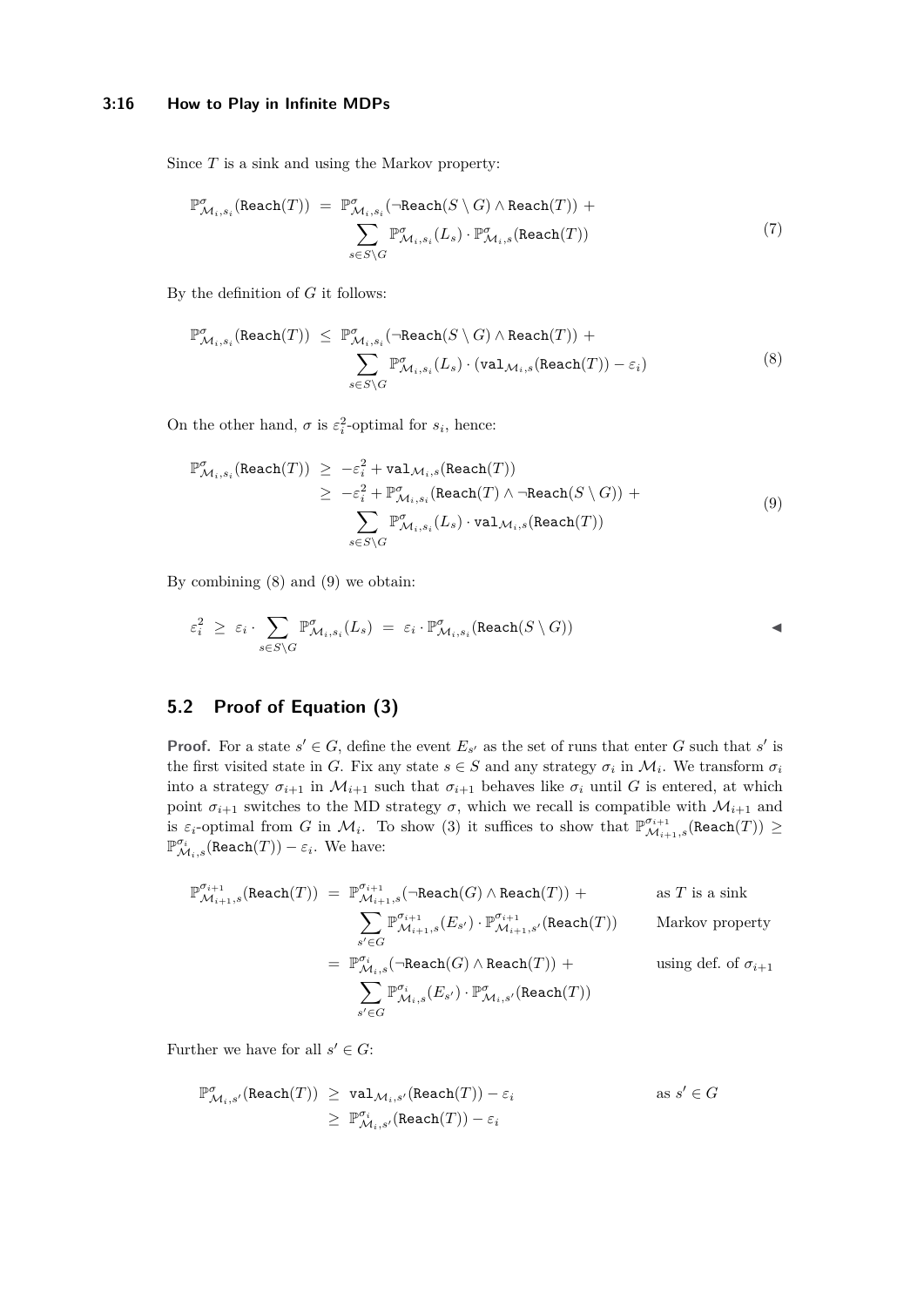Plugging this in above, we obtain:

$$
\begin{array}{cl} \mathbb{P}^{\sigma_{i+1}}_{\mathcal{M}_{i+1},s}(\text{Reach}(T)) & \geq & \mathbb{P}^{\sigma_{i}}_{\mathcal{M}_{i},s}(\neg \text{Reach}(G) \wedge \text{Reach}(T)) \; + \\ & \sum\limits_{s' \in G} \mathbb{P}^{\sigma_{i}}_{\mathcal{M}_{i},s}(E_{s'}) \cdot (\mathbb{P}^{\sigma_{i}}_{\mathcal{M}_{i},s'}(\text{Reach}(T)) - \varepsilon_{i}) \\ \\ & \geq & \mathbb{P}^{\sigma_{i}}_{\mathcal{M}_{i},s}(\neg \text{Reach}(G) \wedge \text{Reach}(T)) \; + \\ & \Big(\sum\limits_{s' \in G} \mathbb{P}^{\sigma_{i}}_{\mathcal{M}_{i},s}(E_{s'}) \cdot \mathbb{P}^{\sigma_{i}}_{\mathcal{M}_{i},s'}(\text{Reach}(T)) \Big) - \varepsilon_{i} \\ \\ & = & \mathbb{P}^{\sigma_{i}}_{\mathcal{M}_{i},s}(\text{Reach}(T)) - \varepsilon_{i} \end{array}
$$

## <span id="page-16-11"></span>**5.3 Proof of Equation [\(4\)](#page-6-2)**

**Proof.** For all  $i > 1$  we have:

$$
\mathbb{P}^{\sigma}_{\mathcal{M},s_i}(\text{Reach}(T)) \ge \text{val}_{\mathcal{M}_i,s_i}(\text{Reach}(T)) - \varepsilon_i - \varepsilon_i^2 \qquad \qquad \text{by (2)}
$$
\n
$$
\ge \text{val}_{\mathcal{M}_i,s_i}(\text{Reach}(T)) - 2\varepsilon_i \qquad \qquad \text{as } \varepsilon_i < 1
$$
\n
$$
\ge \text{val}_{\mathcal{M}_i,s_i}(\text{Reach}(T)) - \frac{\varepsilon}{2} \qquad \qquad \text{choice of } \varepsilon_i
$$
\n
$$
\ge \text{val}_{\mathcal{M},s_i}(\text{Reach}(T)) - \sum_{j=1}^{i-1} \varepsilon_j - \frac{\varepsilon}{2} \qquad \qquad \text{by (3)}
$$
\n
$$
\ge \text{val}_{\mathcal{M},s_i}(\text{Reach}(T)) - \varepsilon \qquad \qquad \text{choice of } \varepsilon_j
$$

#### **References**

- <span id="page-16-1"></span>**1** P. Abbeel and A. Y. Ng. Learning first-order Markov models for control. In *Advances in Neural Information Processing Systems 17*, pages 1–8. MIT Press, 2004. URL: [http:](http://papers.nips.cc/paper/2569-learning-first-order-markov-models-for-control) [//papers.nips.cc/paper/2569-learning-first-order-markov-models-for-control](http://papers.nips.cc/paper/2569-learning-first-order-markov-models-for-control).
- <span id="page-16-4"></span>**2** C. Baier and J.-P. Katoen. *Principles of Model Checking*. MIT Press, 2008.
- <span id="page-16-0"></span>**3** V. D. Blondel and J. N. Tsitsiklis. A survey of computational complexity results in systems and control. *Automatica*, 36(9):1249–1274, 2000.
- <span id="page-16-2"></span>**4** N. Bäuerle and U. Rieder. *Markov Decision Processes with Applications to Finance*. Springer-Verlag Berlin Heidelberg, 2011.
- <span id="page-16-5"></span>**5** K. Chatterjee, L. de Alfaro, and T. Henzinger. Trading memory for randomness. In *Annual Conference on Quantitative Evaluation of Systems*, pages 206–217. IEEE Computer Society Press, 2004.
- <span id="page-16-6"></span>**6** K. Chatterjee and T. Henzinger. A survey of stochastic *ω*-regular games. *Journal of Computer and System Sciences*, 78(2):394–413, 2012.
- <span id="page-16-7"></span>**7** K. Chatterjee, M. Jurdziński, and T. Henzinger. Quantitative stochastic parity games. In *Annual ACM-SIAM Symposium on Discrete Algorithms*, pages 121–130, Philadelphia, PA, USA, 2004. Society for Industrial and Applied Mathematics. URL: [http://dl.acm.org/](http://dl.acm.org/citation.cfm?id=982792.982808) [citation.cfm?id=982792.982808](http://dl.acm.org/citation.cfm?id=982792.982808).
- <span id="page-16-3"></span>**8** E. M. Clarke, T. A. Henzinger, H. Veith, and R. Bloem, editors. *Handbook of Model Checking*. Springer, 2018. [doi:10.1007/978-3-319-10575-8](https://doi.org/10.1007/978-3-319-10575-8).
- <span id="page-16-9"></span>**9** W. Feller. *An Introduction to Probability Theory and Its Applications*, volume 1. Wiley & Sons, second edition, 1966.
- <span id="page-16-10"></span>**10** S. Kiefer, R. Mayr, M. Shirmohammadi, and P. Totzke. Büchi objectives in countable MDPs. In *ICALP 2019*, volume 132. LIPIcs, 2019. [doi:10.4230/LIPIcs.ICALP.2019.119](https://doi.org/10.4230/LIPIcs.ICALP.2019.119).
- <span id="page-16-8"></span>**11** S. Kiefer, R. Mayr, M. Shirmohammadi, and D. Wojtczak. Parity Objectives in Countable MDPs. In *Annual IEEE Symposium on Logic in Computer Science*, 2017.